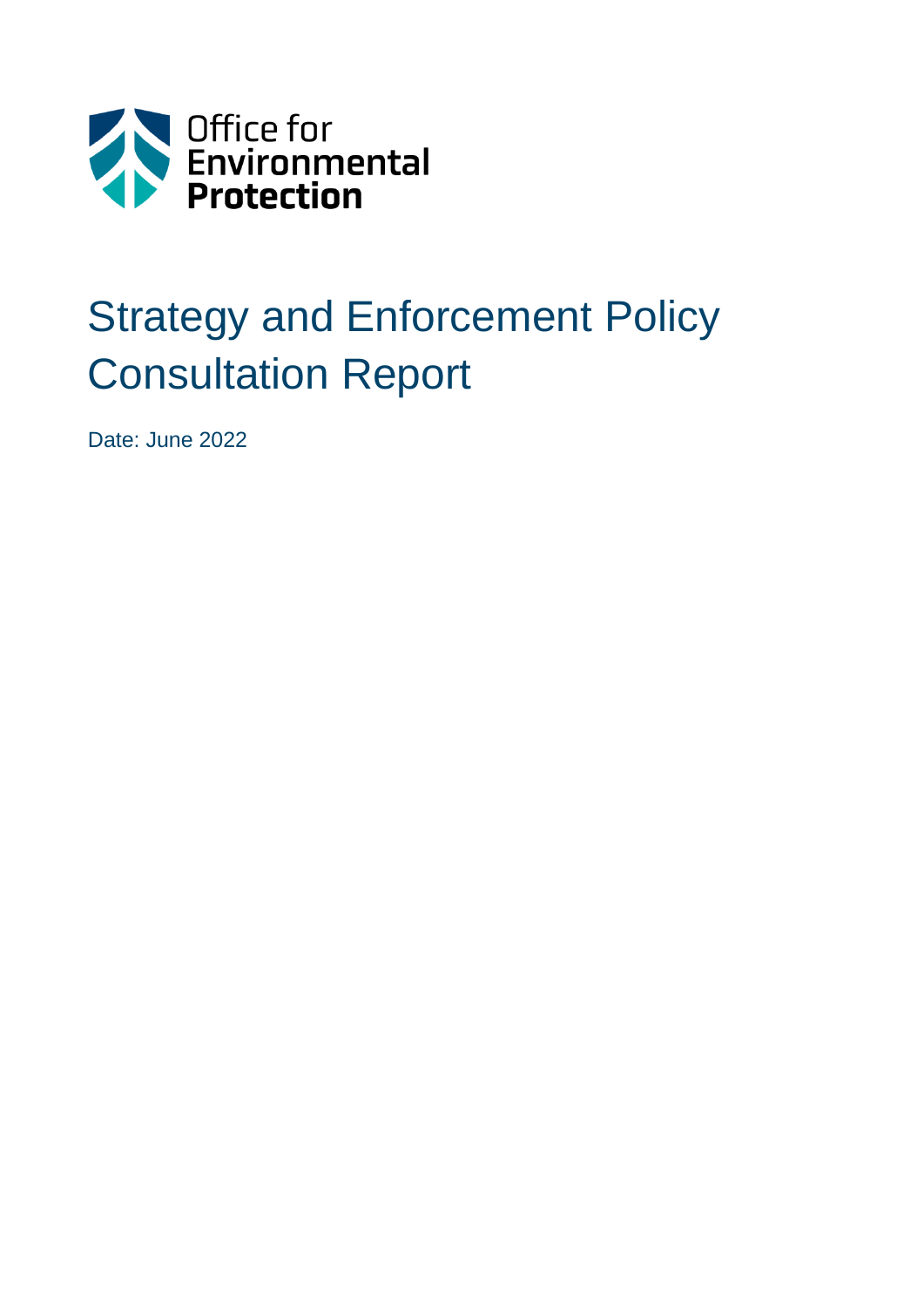

© Copyright 2022

Contains public sector information licensed under the Open Government Licence v3.0. To view this licence, visit[www.nationalarchives.gov.uk/doc/open-government-licence.](https://www.nationalarchives.gov.uk/doc/open-government-licence)

This publication is available at [www.theoep.org.uk](http://www.theoep.org.uk/)

Any enquiries regarding this publication should be sent to us at

Office for Environmental Protection County Hall Spetchley Road **Worcester** WR5 2NP

[www.theoep.org.uk](http://www.theoep.org.uk/)

03300 416 581

[enquiries@theoep.org.uk](mailto:enquiries@theoep.org.uk)

This document is also available in Irish or Ulster Scots. Please contact us for a copy.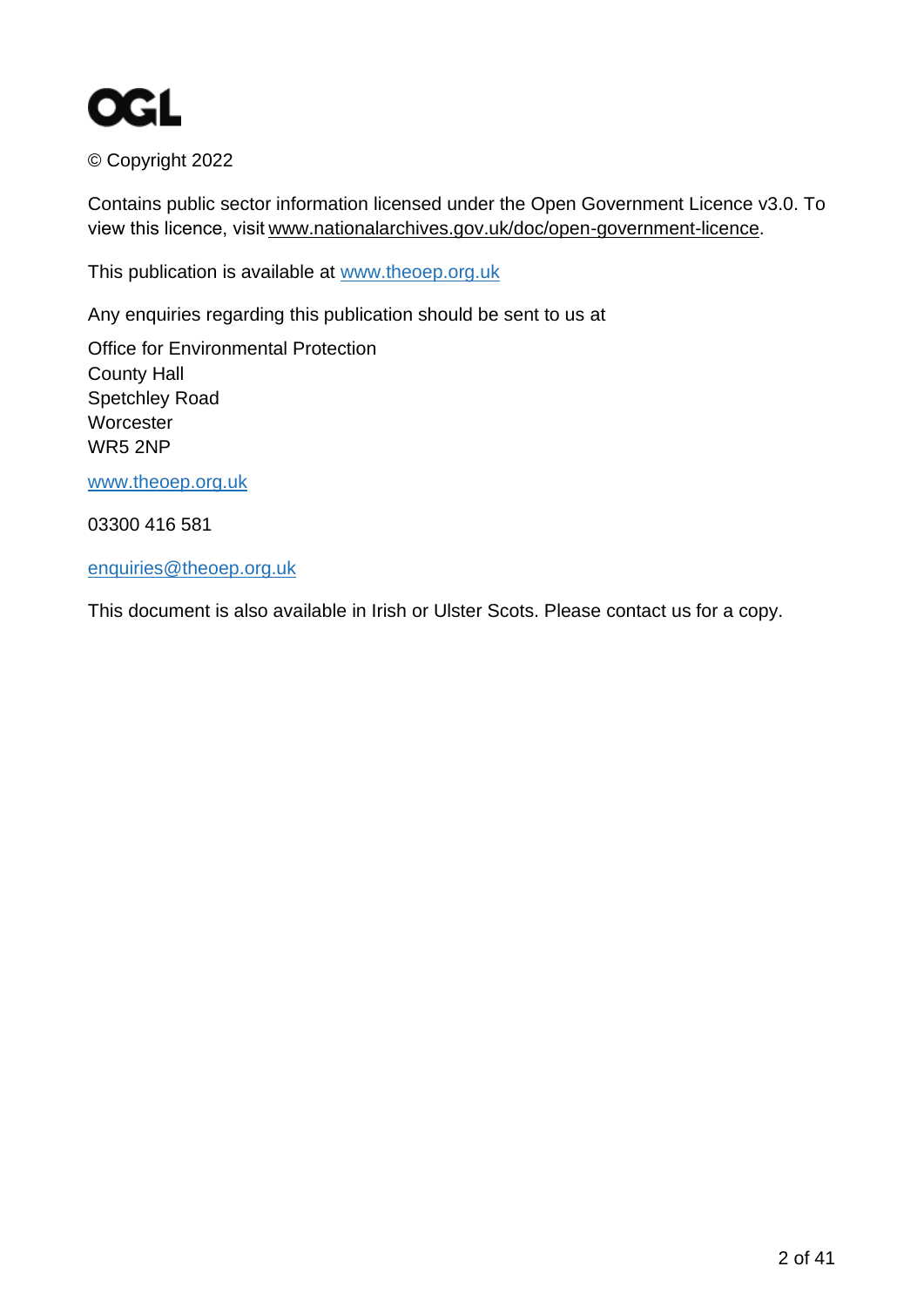## **Contents**

| 1.                                                                     |  |
|------------------------------------------------------------------------|--|
|                                                                        |  |
|                                                                        |  |
|                                                                        |  |
|                                                                        |  |
|                                                                        |  |
|                                                                        |  |
| 2.                                                                     |  |
| 2.1 Satisfaction with the strategy and enforcement policy overall 10   |  |
|                                                                        |  |
|                                                                        |  |
|                                                                        |  |
| 2.5 Scrutinising Environmental Improvement Plans (EIPs) and targets 28 |  |
|                                                                        |  |
|                                                                        |  |
|                                                                        |  |
|                                                                        |  |
|                                                                        |  |
| 3.                                                                     |  |
|                                                                        |  |
|                                                                        |  |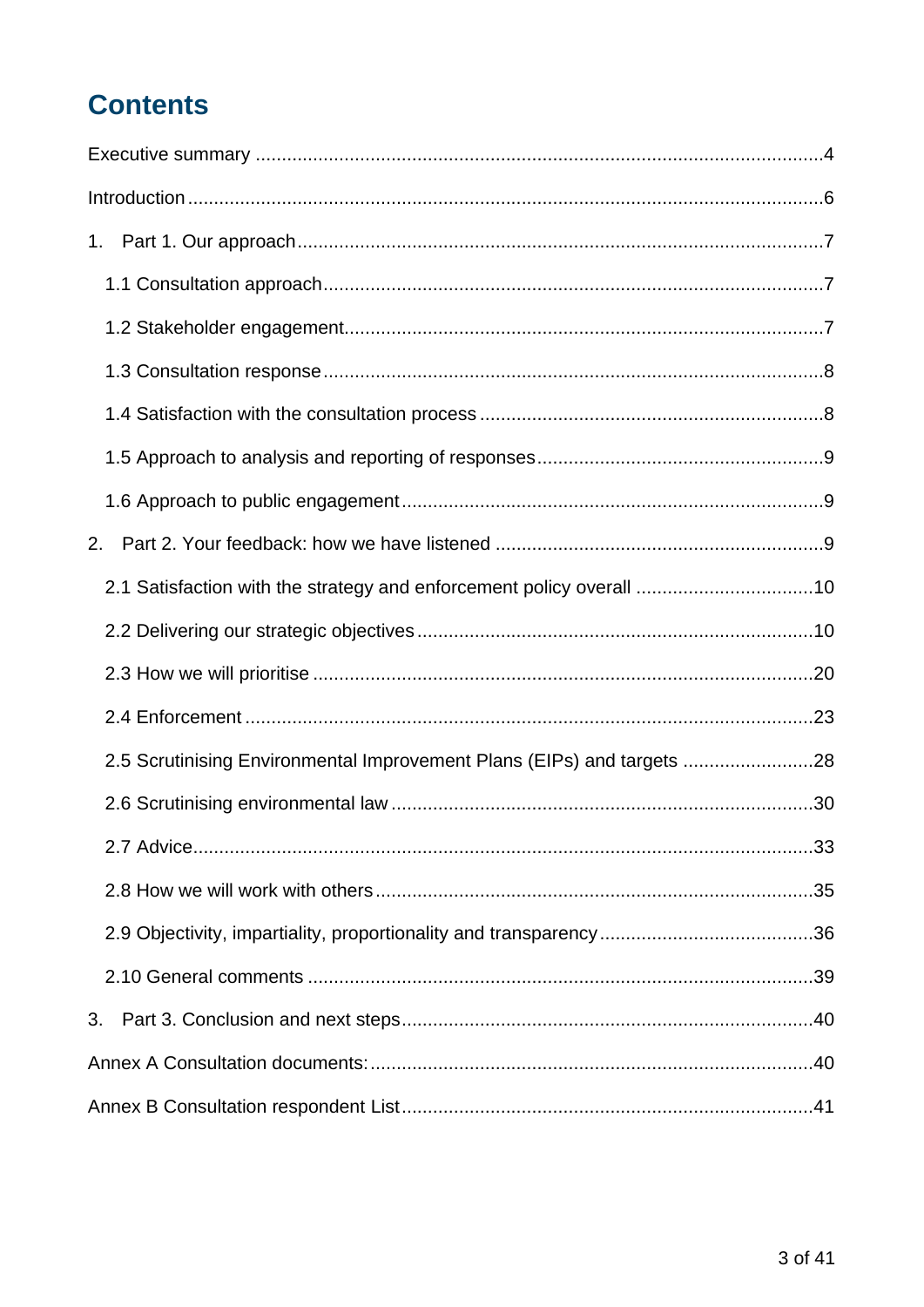## <span id="page-3-0"></span>**Executive summary**

This report summarises the responses to our draft strategy and enforcement policy consultation, which ran from 25 January to 22 March 2022. In total, we received 68 responses. Here we also summarise the views of 5,151 members of the public from England and Northern Ireland who provided valuable feedback via a survey and focus groups run between 29 March and 10 April 2022.

In general, the approach we proposed for consultation was supported. Respondents provided suggestions and feedback that have helped us to strengthen our strategy and enforcement policy and will inform our wider strategic approach. This report summarises what we heard and how we acted upon this feedback.

## **Our Northern Ireland remit**

During the consultation period the Northern Ireland Assembly confirmed our role. In anticipation of this, we had included our Northern Ireland functions within our draft strategy and enforcement policy set out for consultation. Respondents told us that more detail was needed to explain our approach in Northern Ireland, and to reflect specific issues. We agree.

We have set out more clearly our approach to working with organisations in Northern Ireland, the Republic of Ireland and with the European Commission in specific areas. Our strategy now explains how we will consider transboundary issues and how we will work to balance our priorities across our remit. We have provided more detail on our operating model in Northern Ireland, including our approach to recruiting local and expert staff and our commitment to being visible and present. We have also explained more about how we will seek to grow our capabilities over time.

## **Our approach to working with others**

In response to feedback, we have changed section 3.8 of our strategy (How we will work with others) to give further details about our approach to working with others. We have strengthened our commitment to and explained how we will engage with a wide range of stakeholders.

## **Our role in the regulatory system**

We have clarified our role within the broader regulatory system by explaining how our role differs from that of environmental regulators and other public authorities. We have also clarified how we will work with devolved environmental governance bodies in some areas. For example, we have made clearer that it is not our role to take enforcement action against private entities such as businesses or individual people in relation to their private functions. That responsibility remains with primary regulators such as the Environment Agency, Natural England, and the Northern Ireland Environment Agency. Our role is to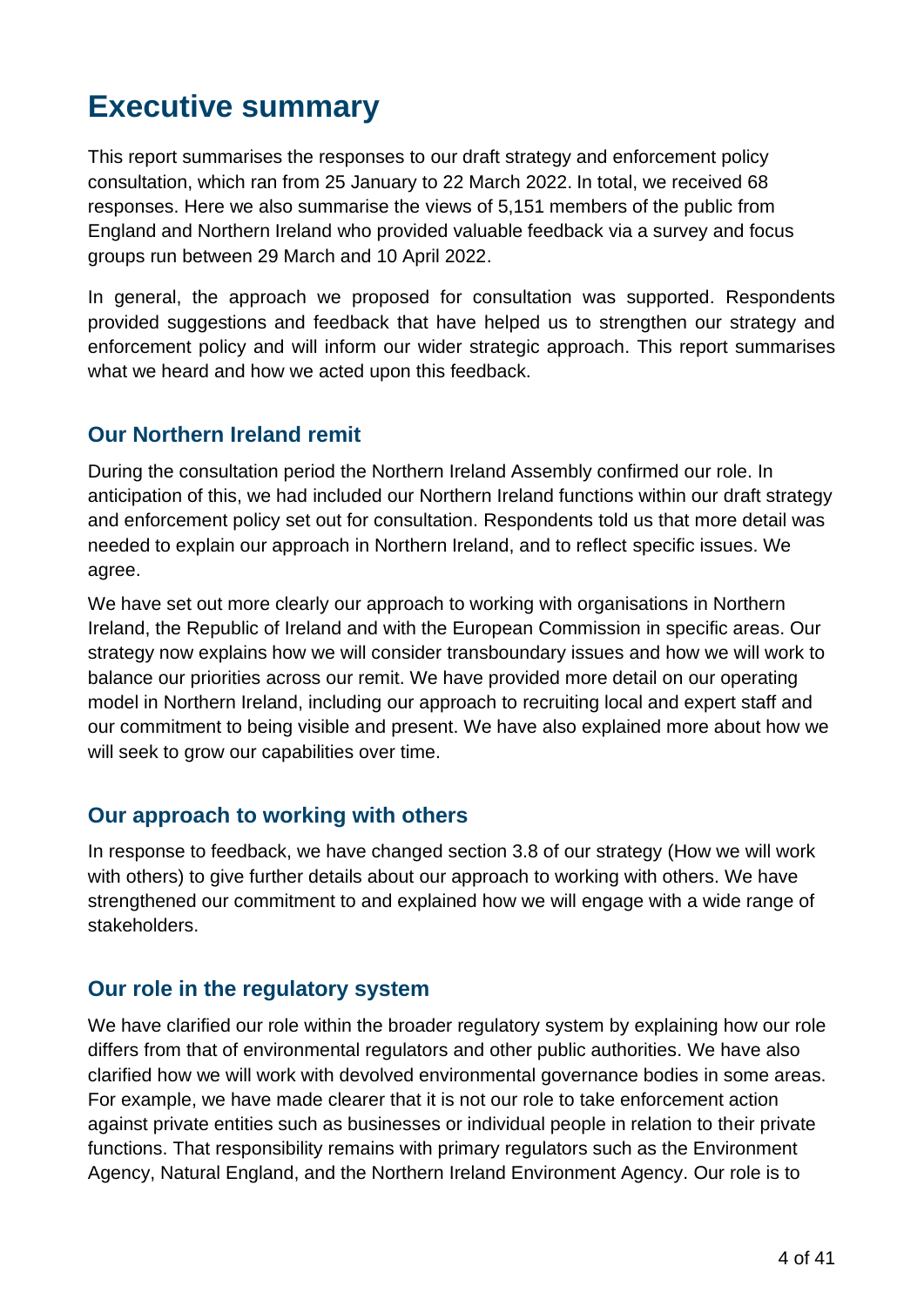hold government and other public authorities to account for their environmental commitments in environmental law.

## **Taking account of systemic issues and cumulative impacts**

Respondents expressed concern that our draft strategy and enforcement policy did not sufficiently explain how we would consider the cumulative impact of related issues. We have sought to provide greater clarity. We will take into account the cumulative impact of related issues when making judgements about the seriousness of any matter and in how we prioritise.

## **Environmental targets**

Following feedback, we have clarified that we will monitor and report on a wider set of targets that fall under the definition of environmental law, rather than just those that come under the Environment Act, to pursue our objective of sustained environmental improvement. We have also confirmed that we will look at the landscape of international environmental targets, assess progress towards these and use this evidence to flag any potential gaps in government's targets as part of our monitoring and reporting on environmental improvement plans and the implementation of environmental law.

## **Gathering and using information**

Stakeholders expressed concern about how we would manage information about matters we do not prioritise and be vigilant for circumstances changing. We have explained that we will monitor and gather information, and reassess our priorities as needed. We have emphasised that we will be a listening organisation, our commitment to engagement, and explained how environmental issues can be raised with us, other than through our complaints function. We have also tried to better illustrate how our functions work together. For example, we show how a complaint could lead not only to an investigation, but also to wider recommendations for improvements in implementation or changes in the law.

## **Definitions**

Stakeholders gave suggestions about how broad our interpretation of environmental law should be. The definition of environmental law is set out in the Environment Act and we must interpret and apply it objectively. We have sought to further explain our interpretation including, for example, how aspects of planning law may fall within our remit.

## **Transparency and confidentiality**

We heard that transparency is of particular importance to our stakeholder organisations and the wider public. We have sought to clarify how we approach transparency and confidentiality in the context of our enforcement activities by setting out that we will keep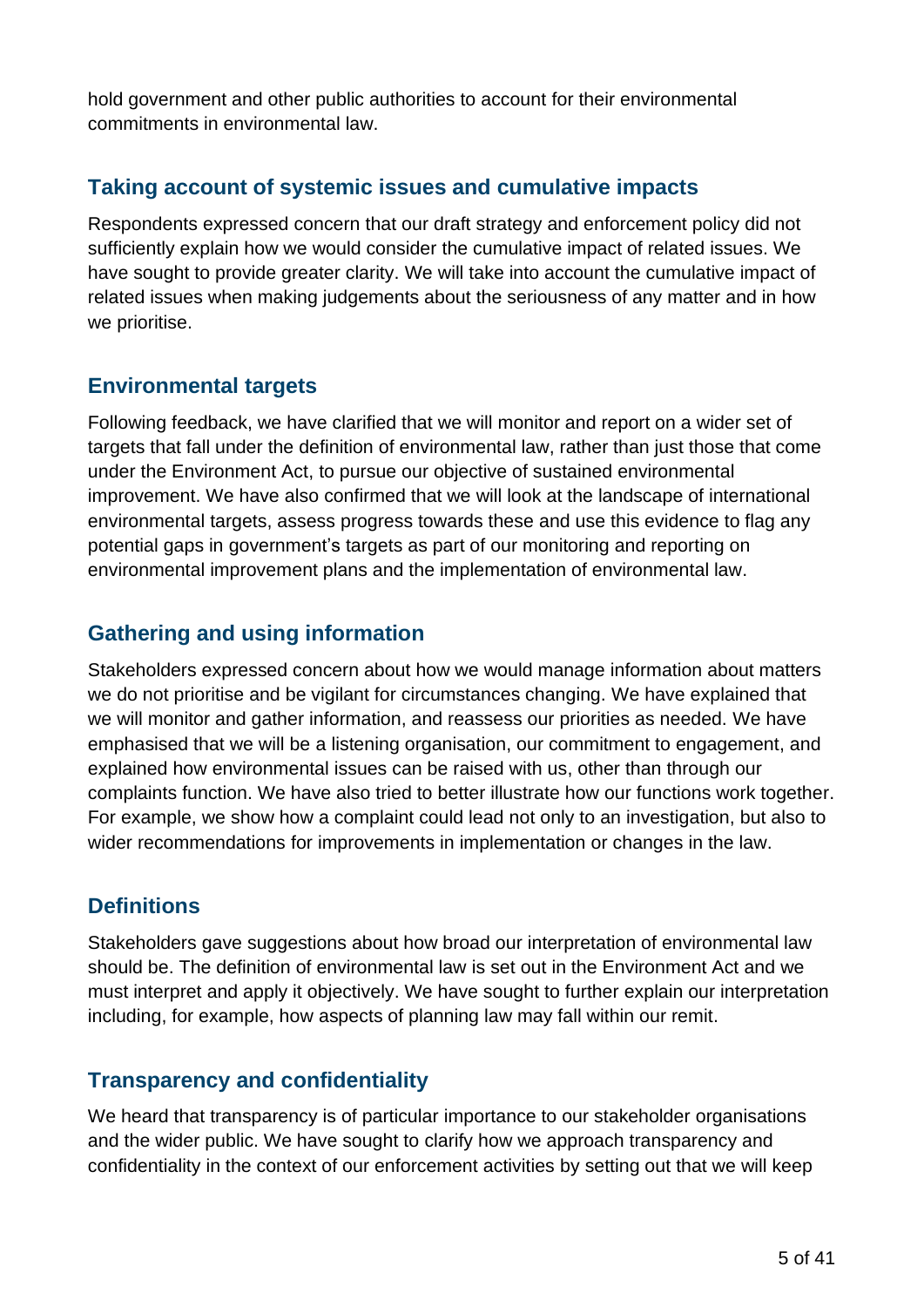complainants updated, and when we will make certain enforcement-related information public.

## **Corporate Plan**

There were several suggestions that our strategy should include more detail, including information about what we will do. This is included in our annual corporate plan, the first of which we publish alongside this report and our strategy. To create the right balance between these publications, we have removed the sections called 'our first actions to achieve this objective' from the strategy and include these in our corporate plan. This will ensure that our strategy guides how we approach our work, and our plan details what that work will be.

## **Resourcing**

Many stakeholders expressed concern about the sufficiency of our resourcing in terms of staffing, funding, expertise and knowledge to fulfil our remit. We recognise the strength of the view underlying these responses. This was not the subject of our consultation. We are pleased that Defra has committed to undertake a review of our long-term resourcing needs within our first year.

## <span id="page-5-0"></span>**Introduction**

The OEP was established by the Environment Act at the end of 2021. We are an independent public body, with powers to advise ministers, and to hold them and other public authorities to account against their environmental responsibilities and environmental law. Our remit covers England and Northern Ireland.

We published our first draft strategy and enforcement policy for consultation on 25 January 2022 (documents in Annex A). The consultation ran for eight weeks, closing on 22 March.

The purpose of our consultation was to gain meaningful insight and gather broad and diverse perspectives to inform our strategic thinking. We are committed to being a listening and learning organisation and have used the responses to support the development of our final strategy and enforcement policy, which we publish alongside this report, and inform our strategic thinking more broadly.

Our strategy sets out how our work will contribute to the protection and improvement of the natural environment. It details our mission, strategic objectives and our four main functions, and provides information about how we will deliver these, prioritise our activities and work with others. Our enforcement policy explains in detail how we exercise our enforcement functions.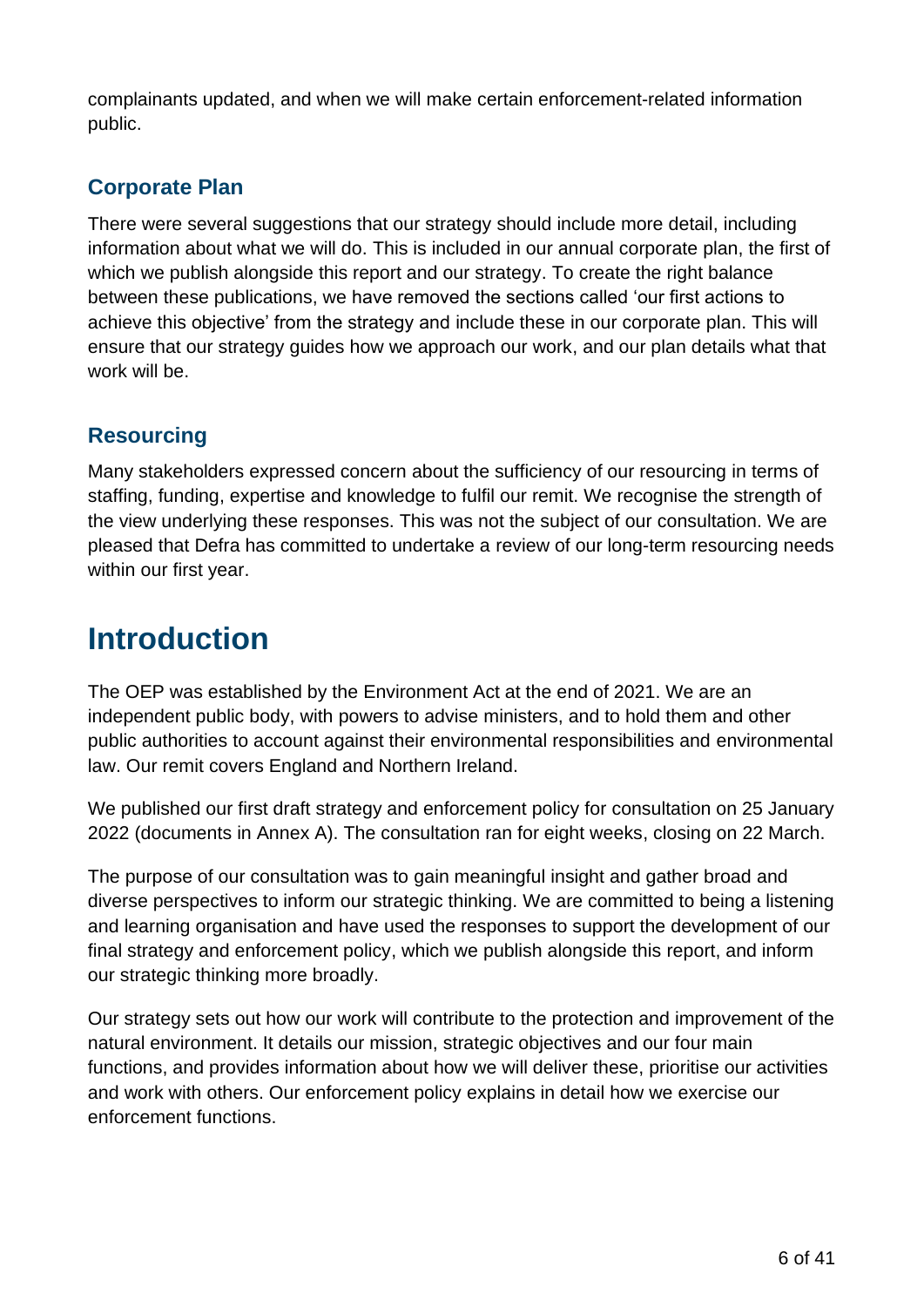In addition to our formal consultation, we spoke to over 140 stakeholders through a series of workshops and conversations. We also ran a public research project to test aspects of our approach with over 5,000 members of the public.

The response to our draft strategy and enforcement policy was broadly positive and supportive. Responses generally highlighted areas for clarification and gave valuable insights, rather than exposing fundamental issues with our approach.

This report summarises the response to both our consultation and public engagement and describes how we have considered the feedback in the development of our final strategy and enforcement policy.

We recognise we are a new organisation and that we have much to learn in our first period of operation. We are grateful to stakeholders and members of the public for their views on our strategy and enforcement policy and their wider observations, which will help to inform our strategic thinking. We will test and evaluate the approaches in our strategy and enforcement policy and expect to review them in 12 to 24 months' time.

## <span id="page-6-0"></span>**Part 1. Our approach**

Part 1 explains how we gathered feedback on our draft strategy and enforcement policy from stakeholder organisations and the wider public.

## <span id="page-6-1"></span>**Consultation approach**

We invited stakeholder organisations and the public to respond to the consultation by completing an online questionnaire with 25 questions, or by submitting a free-form response via email or post. The consultation ran for eight weeks from 25 January to 22 March 2022. The consultation was publicised on our website and open to all for its entirety. Our full remit was confirmed part way through our consultation, on 22 February. There were therefore eight weeks for consultees to respond, including four weeks following confirmation of our functions in Northern Ireland.

## <span id="page-6-2"></span>**Stakeholder engagement**

We held an online consultation launch event, attended by representatives from 66 stakeholder organisations. During the consultation period we engaged directly with over 140 stakeholders to listen to their views and encourage them to respond. We ran seven workshops with stakeholders in England and Northern Ireland, including representative membership bodies, environmental charities, local authorities, government arm's-length bodies, the business community, and other government departments. We ran two further workshops with a wider range of our stakeholders, to raise awareness of the OEP and answer questions. Alongside our broader engagement and publicity, we held a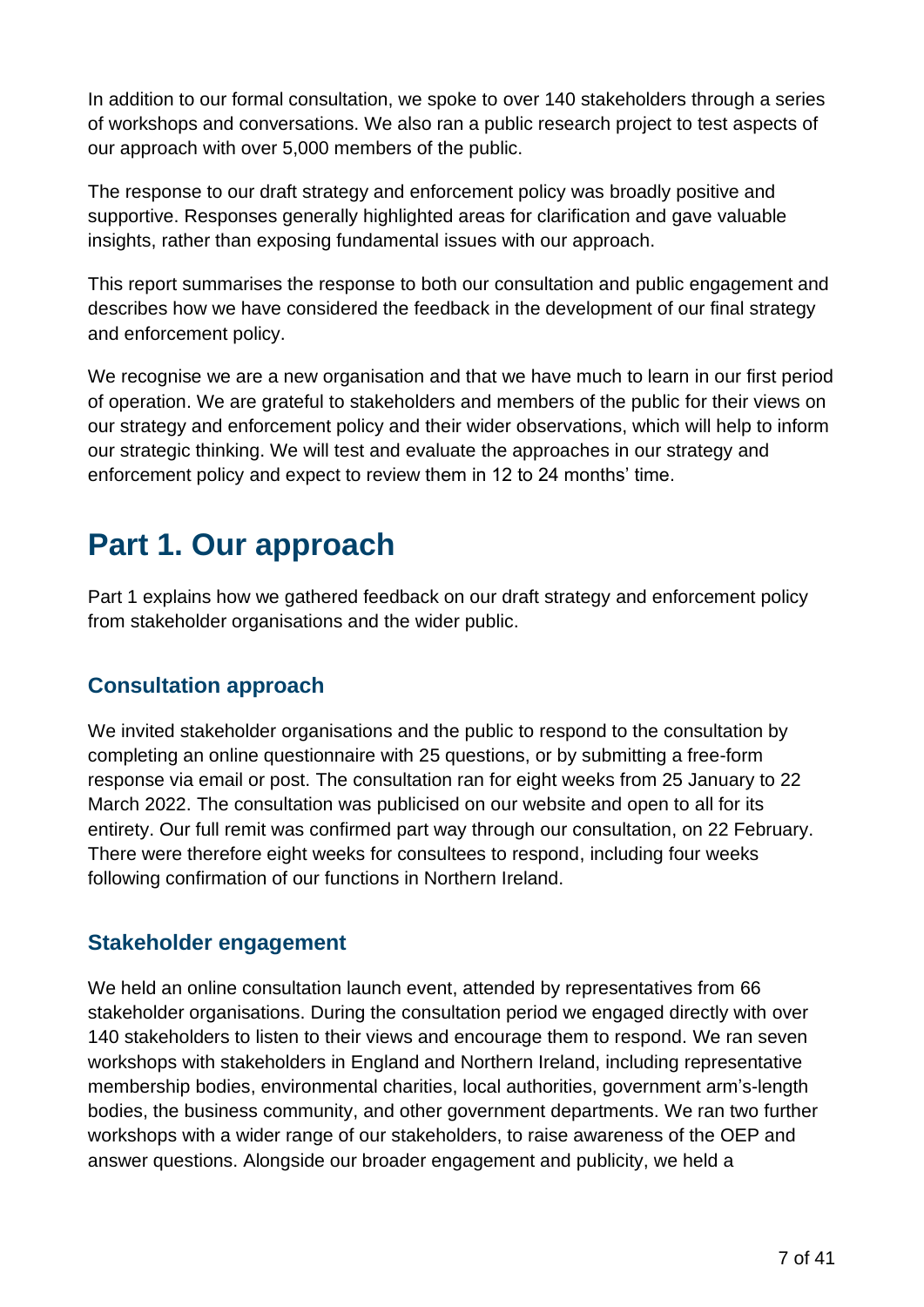stakeholder event in Northern Ireland once our remit was confirmed to answer questions and encourage participation.

## <span id="page-7-0"></span>**Consultation response**

We received 68 responses to the consultation: 28 through the online questionnaire, and 40 by email. Eight responses came from individuals, and 60 responses were submitted on behalf of organisations. Eight of the responses received were from organisations with a sole focus in Northern Ireland, whilst other organisations that responded cover our entire geographic remit. Annex B provides a full list of all respondents.

| <b>Respondent category</b>                                      | <b>Number of</b><br>responses | <b>Percentage of</b><br>responses |  |  |
|-----------------------------------------------------------------|-------------------------------|-----------------------------------|--|--|
| Academia                                                        | $\overline{2}$                | 3%                                |  |  |
| Law firms                                                       | $\overline{2}$                | 3%                                |  |  |
| Campaign / action group                                         | 4                             | 6%                                |  |  |
| Local government                                                | 4                             | 6%                                |  |  |
| Statutory agency or government<br>department                    | $\overline{7}$                | 10%                               |  |  |
| Environmental non-governmental<br>organisation (eNGO) / charity | 8                             | 12%                               |  |  |
| Individual                                                      | 8                             | 12%                               |  |  |
| <b>Business/Industry</b>                                        | 10                            | 15%                               |  |  |
| Representative / membership bodies                              | 23                            | 33%                               |  |  |
| <b>Total</b>                                                    | 68                            | 100%                              |  |  |

**Table 1.** The number of responses received by respondent category.

## <span id="page-7-1"></span>**Satisfaction with the consultation process**

The 28 respondents who used the online questionnaire were asked to rate their satisfaction with the consultation process. Eighty-nine percent (25 respondents) were either very satisfied or satisfied. We received one comment expressing dissatisfaction with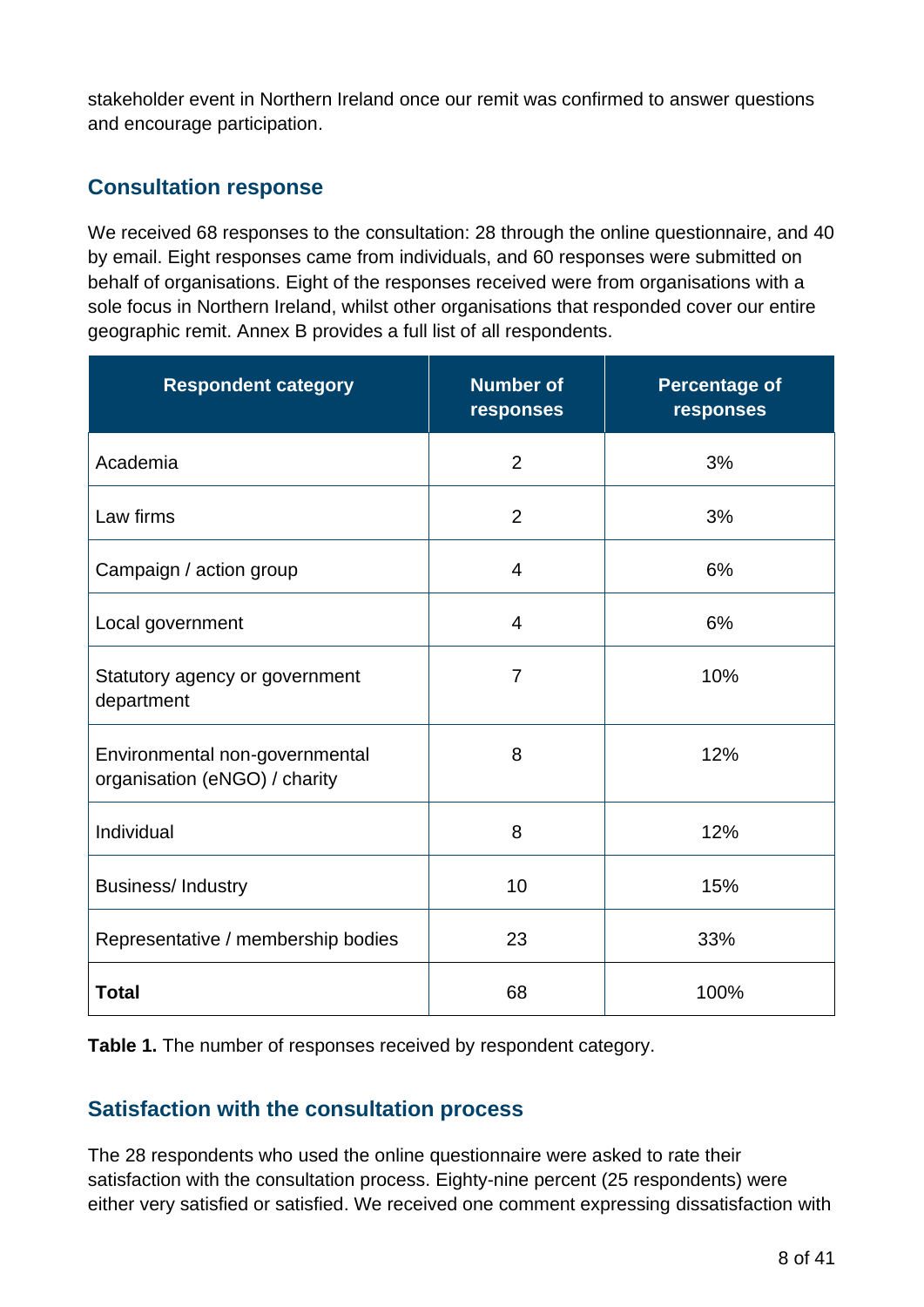the online consultation, stating that it was too long. The remainder of respondents were neither satisfied nor dissatisfied. This feedback will inform our approach in future.

## <span id="page-8-0"></span>**Approach to analysis and reporting of responses**

We commissioned a company specialising in consultation analysis to analyse the responses we received. Their analysts read every response and captured each sentiment or idea to help ensure we considered every point objectively.

Several OEP staff members also read all consultation responses, considered them in full and quality assured this report as a fair and representative summary of the responses received. This report was considered by our executive committee and Board in reaching decisions about our final strategy and enforcement policy.

In part 2 we explain the key themes where we considered we could make a meaningful improvement to our strategy and enforcement policy, based on the consultation and public engagement feedback, and where we did not.

## <span id="page-8-1"></span>**Approach to public engagement**

We commissioned a social research company, YouGov, to provide a wider perspective of the general public's understanding of the OEP and their views on our objectives, enforcement approach and priorities.

We surveyed 5,151 people from England and Northern Ireland through online research methods.

The proportion of respondents in Northern Ireland was boosted to provide a large enough sub-group for analysis. The survey involved 4,646 respondents from England and 505 from Northern Ireland. The responses were weighted to be proportionately representative of the England and Northern Ireland populations.

Following the survey, YouGov conducted six focus groups with the public about attitudes towards environmental protection, before asking participants to evaluate the OEP's strategic aims and aspects of our proposed approach. These took place between 29 March and 10 April 2022.

Four groups were held in England, and two groups in Northern Ireland, with both being split according to age.

## <span id="page-8-2"></span>**Part 2. Your feedback: how we have listened**

The key themes that emerged from the feedback are summarised under the headings of our strategy below, along with our response to the feedback we received.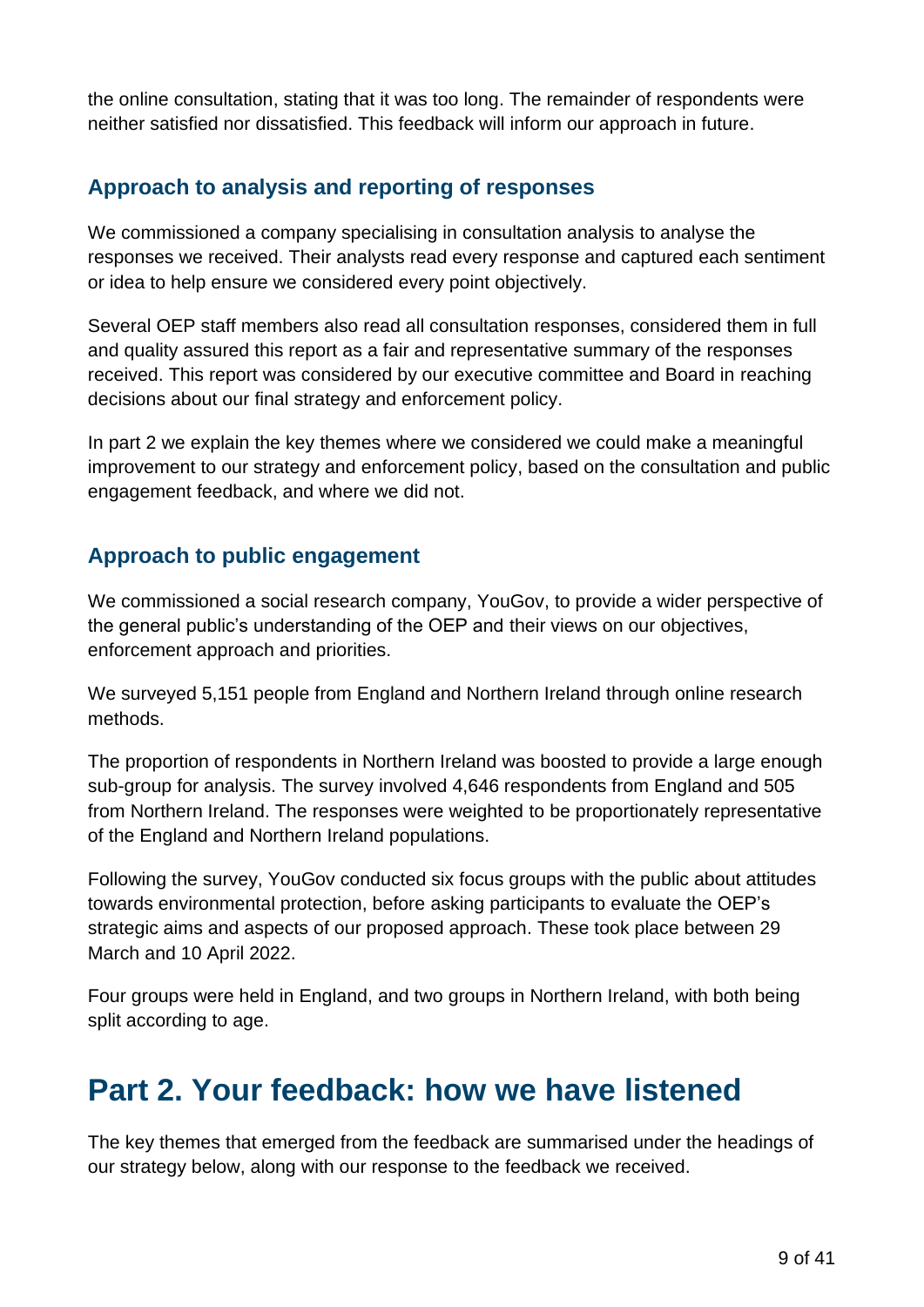## <span id="page-9-0"></span>**2.1 Satisfaction with the strategy and enforcement policy overall**

Respondents to the consultation questionnaire were asked to rate how satisfied they were that the draft strategy and enforcement policy provide a good foundation for us to fulfil our remit. Three quarters (76%) of respondents to the consultation questionnaire were very satisfied or satisfied. Only one individual indicated dissatisfaction.



**Figure 1.** Respondent satisfaction with the draft OEP strategy and enforcement policy based on online questionnaire responses.

Respondents welcomed our approach to consultation, notably the round-table events and workshops, and supported the OEP's intention to report publicly. They suggested that we should extend this approach to all future activities.

Stakeholders reflected that greater attention to our role in Northern Ireland was needed, along with expertise, to help us understand and attend to the nuances of the issues, laws, stakeholders and transboundary matters in Northern Ireland. We address this feedback in the specific sections that follow.

## <span id="page-9-1"></span>**2.2 Delivering our strategic objectives**

This section summarises responses to consultation questions 1 to 4, on delivering our strategic objectives, and relate to sections 2.2 to 2.5 of the draft strategy.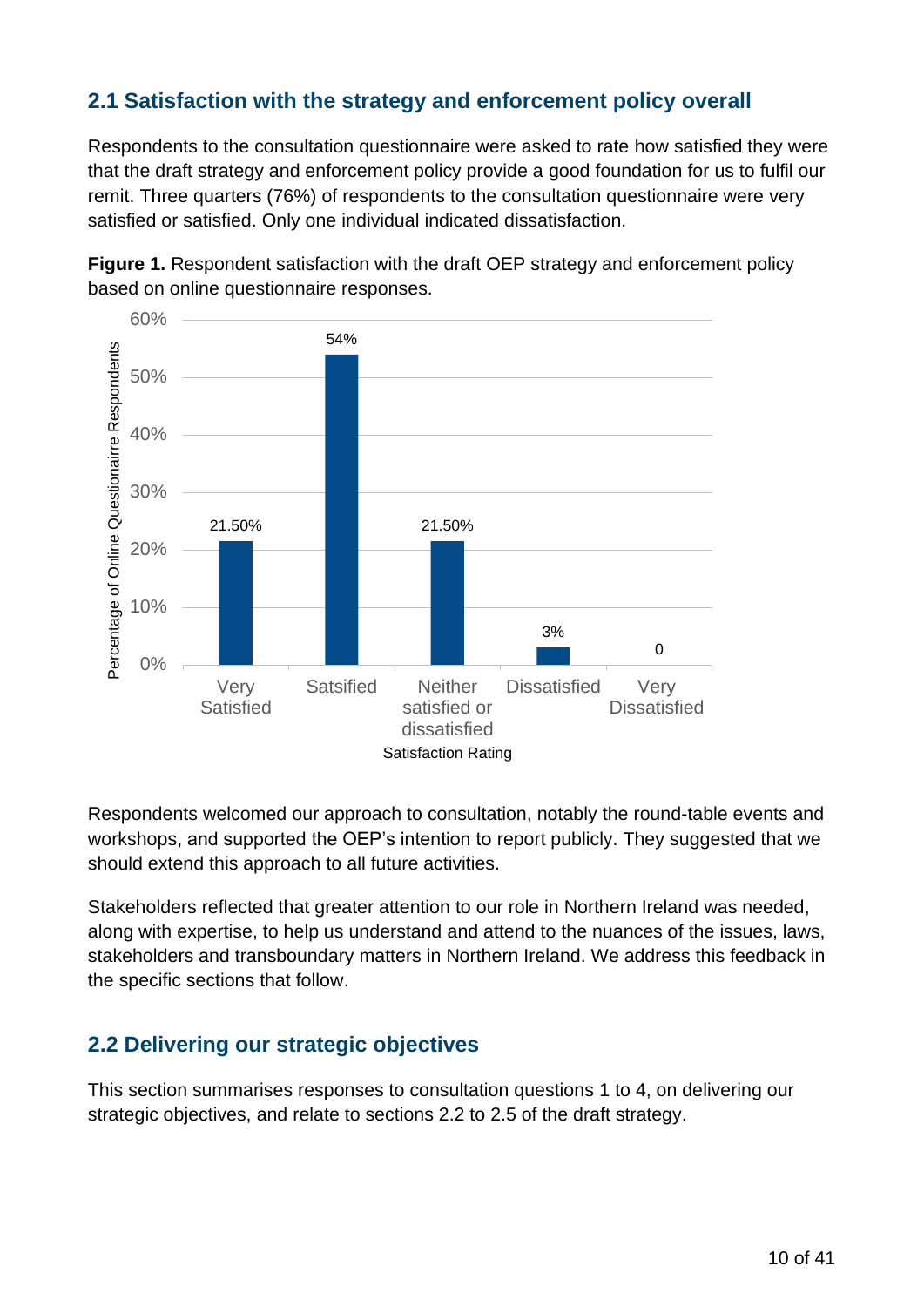## **2.1 Comments on section 2.2 of the draft strategy: sustained environmental improvement**

We received 54 responses to this section. Together they contained 111 individual comments.

Most of these comments were general in nature and expressed positive support overall for the approach set out to our first strategic objective. Respondents encouraged us to be vocal, influential and powerful. Many of the comments related to improving communication between government, public bodies and the public. A small number of comments highlighted wider challenges in the state of the environment and delivery landscape.

"We welcome the UK government's environmental improvement plan now being on a statutory footing and that it will be subject to independent scrutiny and reporting of progress."

#### **Local authority**

"The OEP should ensure that it is vocal in its scrutiny of progress and advice on environmental law and other matters related to the natural environment. For example, should the Government's ambition not meet the level of urgency or be too limited in scope, the OEP should be able to quickly and loudly make its position clear in order to incentivise further progress."

#### **Representative/membership body**

There were several suggestions to strengthen or provide further clarity. Many of these related to the scope of our approach, in particular to scrutinising targets, and some commented on the targets themselves.

"It is also important for the Strategy and Enforcement Policy to be clear that the OEP's remit and scope covers all targets, plans, goals and environmental law and policy in England and Northern Ireland not only those in force and to be developed under EA [the Environment Act] 2021"

#### **Representative/membership body**

"The OEP should incorporate delivery into its scrutiny function, so as to ensure that beyond assessing outcomes it also considers whether or not government implementation plans on EIPs and the targets framework are themselves credible."

#### **Representative/ membership body**

In our public engagement, four out of five people (82%) thought it important that government's progress on environmental improvement plans (EIPs) is checked independently by the OEP. Over half (56%) of the public engagement respondents told us that challenging government to do better, where necessary, was the most important thing to focus on. Members of the public explained that transparency is important to them, especially in making the results of progress reviews public. They wanted failures and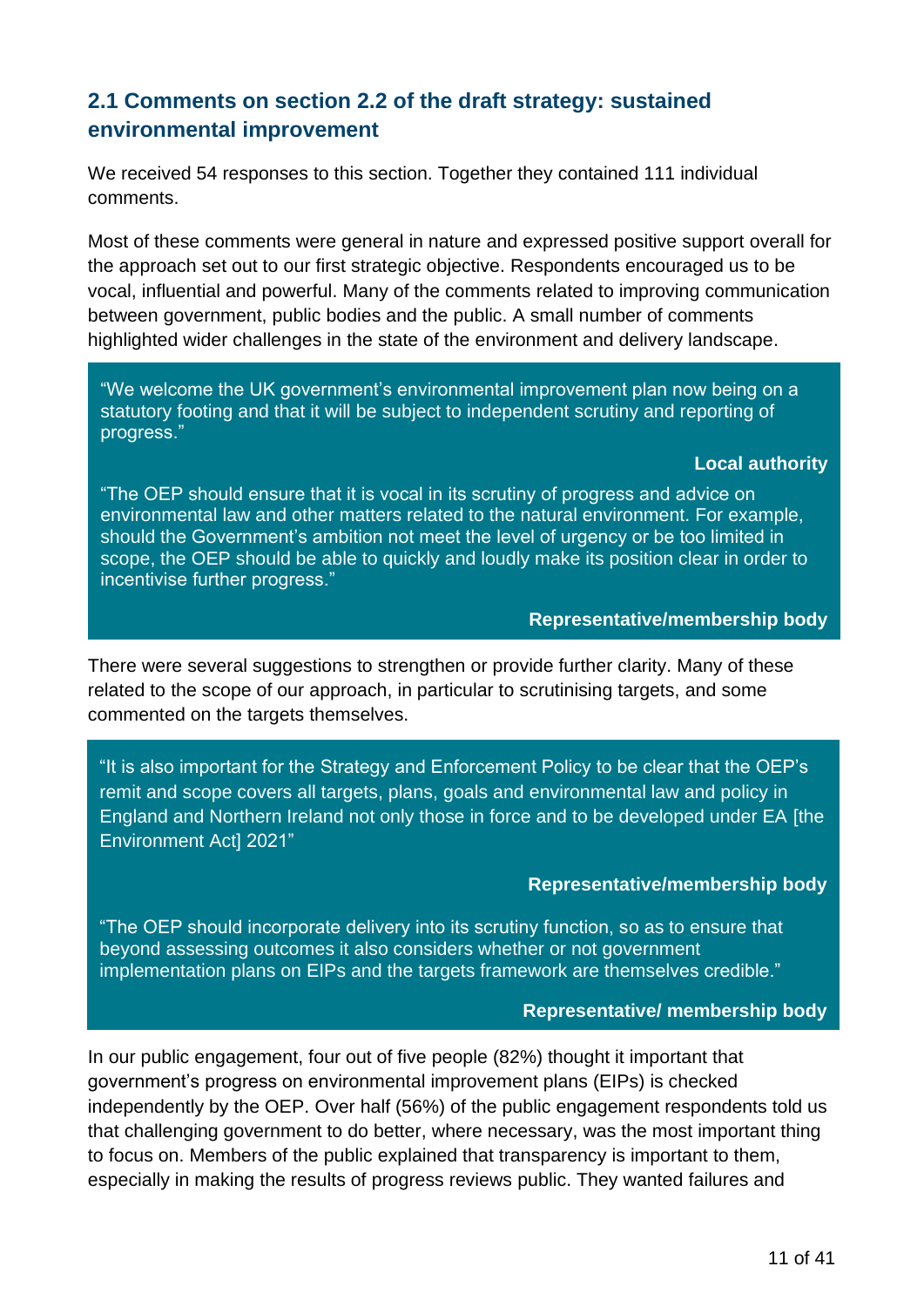successes explained, to help them understand government's goals, and the consequences of not meeting them.

## OEP Response

In general, respondents supported the holistic approach to scrutinising government's progress with EIPs we proposed. We have further strengthened the explanation of our approach based on the feedback received.

We have clarified that we will consider not only EIPs, and those targets set under the Environment Act 2021 to pursue this objective, but also wider plans, commitments and targets where these support the goals and objectives of the EIPs. We will assess the contribution of other public authorities where it is needed to support our scrutiny of government's progress. We have also explained that our holistic approach will consider the benefits the environment provides to people, such as goods, services, natural processes, and cultural benefits.

We have reviewed the way we describe our approach to re-affirm that we will include a focus on outcomes and delivery when we scrutinise the EIPs. We heard, and agree, that it is important our messages are accessible to improve general understanding of what is needed to improve the natural environment and to help everybody play their part.

## **2.2.2 Comments on section 2.3 of our strategy: better environmental law, better implemented**

We received 48 responses to this section. Together they contained 123 individual comments.

The majority supported the overall approach and desired outcome described in this objective. Respondents noted the importance of good law that is well implemented to achieve environmental and health benefits. They also noted our role in achieving this, and the opportunities for us to work with or build on the work of others to deliver it.

"We do think that making all recommendations of the OEP publicly accessible is essential to ensuring that Government feels public pressure to implement OEP recommendations; the OEP must make up for its lack of teeth by engaging with others who can build pressure on Government to follow through on its recommendations."

#### **eNGO/charity**

"In analysing the implementation of laws, the OEP could support the implementation of previous reviews, such as the recommendations of the Law Commission's Review of Wildlife Law."

#### **eNGO/charity**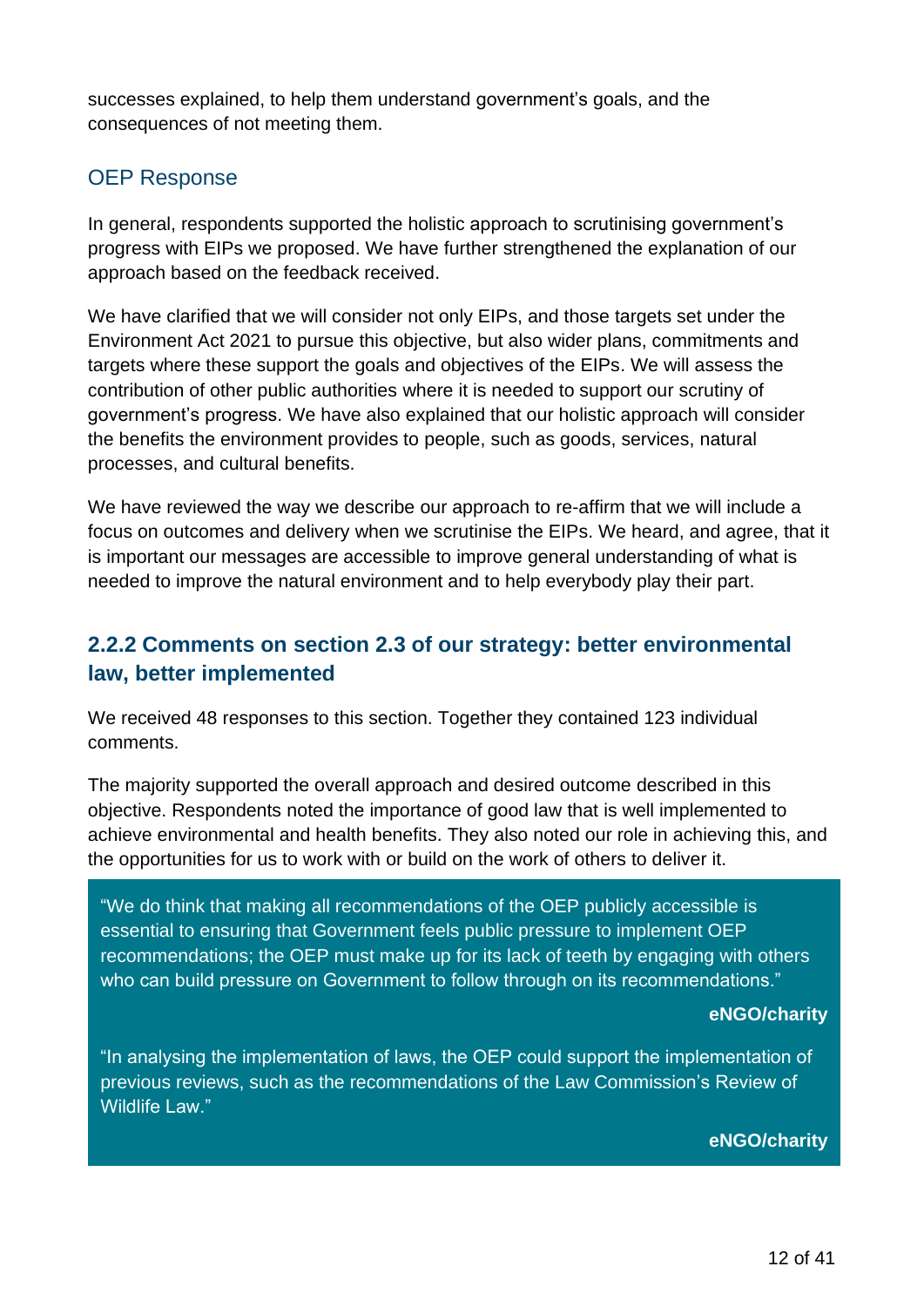Fifteen comments raised concerns about the strategy or our remit relating to this objective, including the definition of environmental law. Around one in three were concerned with our action towards this objective, rather than with the strategic objective itself. In particular, these comments queried whether we have the remit, powers and influence to achieve it. A further one in three of the concerns were about the scope of the wider strategy, including the process of prioritisation, and how specific the draft strategy is. We took those comments into account under the relevant questions below.

Sixty-three comments included suggestions about the draft strategy, our remit or activities in relation to this strategic objective. Most commonly these detailed specific environmental issues or sectors for us to focus our functions on. Responses reflected the challenge of achieving a balance between a broad approach across all environmental law, versus a more targeted approach on specific areas.

"The Environment Act's definition of environmental law is unfortunately narrow and should be interpreted as broadly as is lawfully possible."

#### **Individual**

"There is an obvious potential tension between the aim of achieving an overall improvement in the standard and implementation of environmental law; and the need to prioritise or offer 'targeted advice'. We would welcome acknowledgement of this issue within section 2.3 and particularly in relation to any initial actions the OEP might propose to mitigate against this potential."

#### **eNGO/charity**

To measure perceptions of our second objective – better environmental law, better implemented – we asked the public about their views on how existing environmental law could be made better. Half of respondents said they thought it most important we identify and challenge non-compliance with environmental laws (50%) closely followed by the importance of identifying gaps or failings in current environmental laws (47%), and checking that current laws are achieving their intended outcomes (46%). We were interested to hear respondents' practical suggestions on how we should seek to improve environmental law. For example, respondents suggested making comparisons with other countries, being transparent about our findings, delivering cross organisational working and providing clarity on responsibilities.

Whilst the members of the public we surveyed welcomed our aims here, we were challenged to be clearer about what we mean by better.

"The idea that environmental law should be better is a good one. However, the devil [will] be [in] defining 'better'"

**Focus Group – England, Age Group 41+**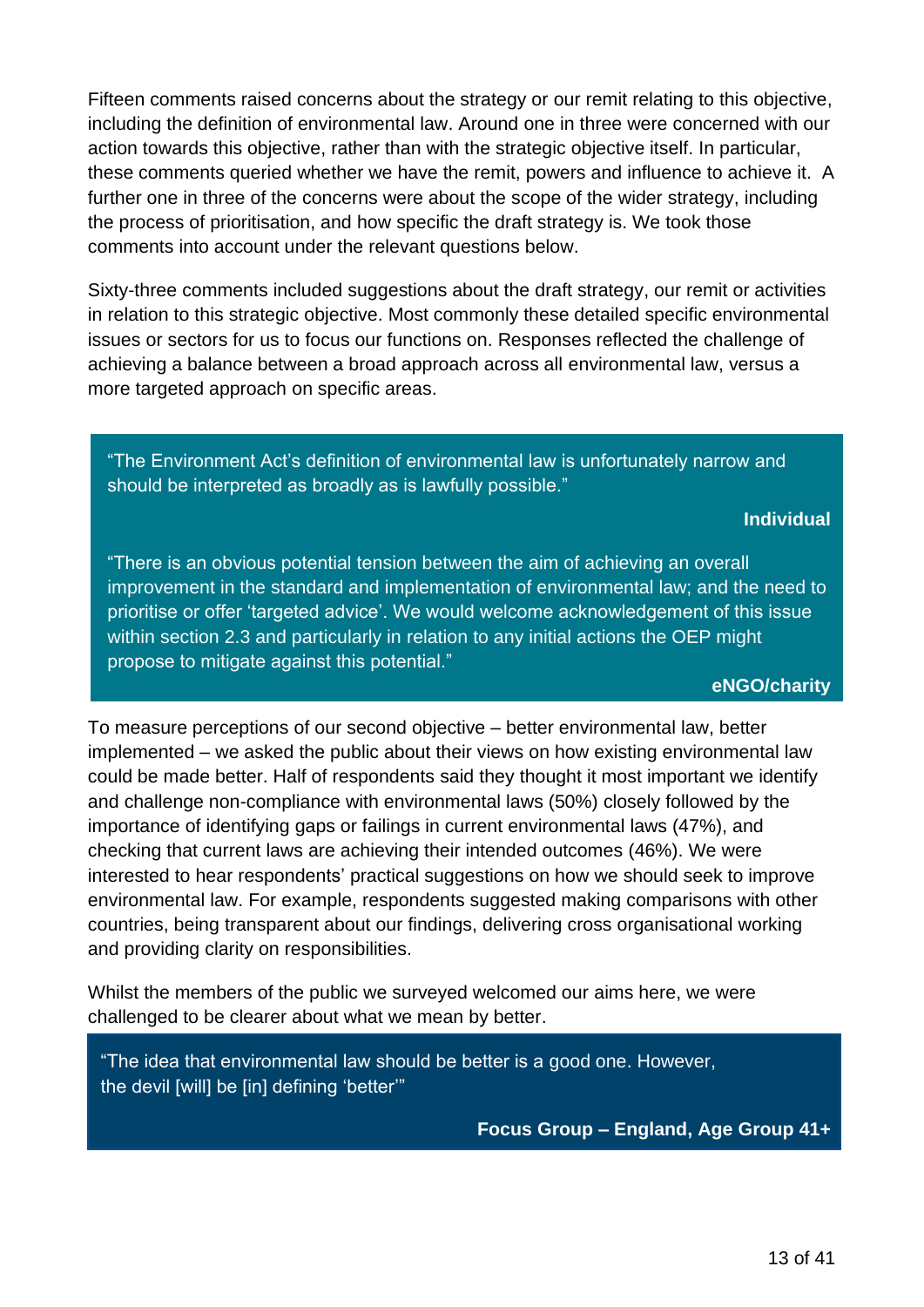## OEP Response

Respondents generally supported the approach we outlined to our second strategic objective and recognised the value of better environmental law that is better implemented, and our role in achieving it.

We have updated section 2.3 of our strategy to address several points from the consultation. For example, we have said more about how we will seek to achieve influence while implementing functions which, in support of this objective, are essentially advisory. We have also more closely linked our presentation of this strategic objective to our explanation of our functions and approach to prioritisation.

Several stakeholders identified specific areas of law or environmental topics which they suggested we should focus on. We have not highlighted specific priority areas in the strategy itself, as this will be given in our corporate plan, and will stem from our approach to prioritisation, which the strategy describes. However, we have set out a more general description of the breadth of environmental law on which we may act, highlighting some examples to reflect feedback.

## **2.2.3 Comments on section 2.4 of our strategy: improved compliance with environmental law**

Overall, respondents welcomed our third strategic objective – improved compliance with environmental law. Several respondents highlighted the value of being transparent and publishing information about our work, and enforcement activities, to improve compliance with environmental law.

"We welcome the proposals to hold government and other public authorities to account for their compliance with environmental law, and to challenge and remedy serious failings. […] We encourage the OEP to ensure that these steps are transparent. The proposals would benefit from a commitment to produce an annual report summarising complaints received and action taken."

#### **eNGO/charity**

"While we believe sincerely that enforcement is a necessary deterrent … it is absolutely essential to have a major communications and promotions aspect if you are to achieve compliance."

#### **eNGO/charity**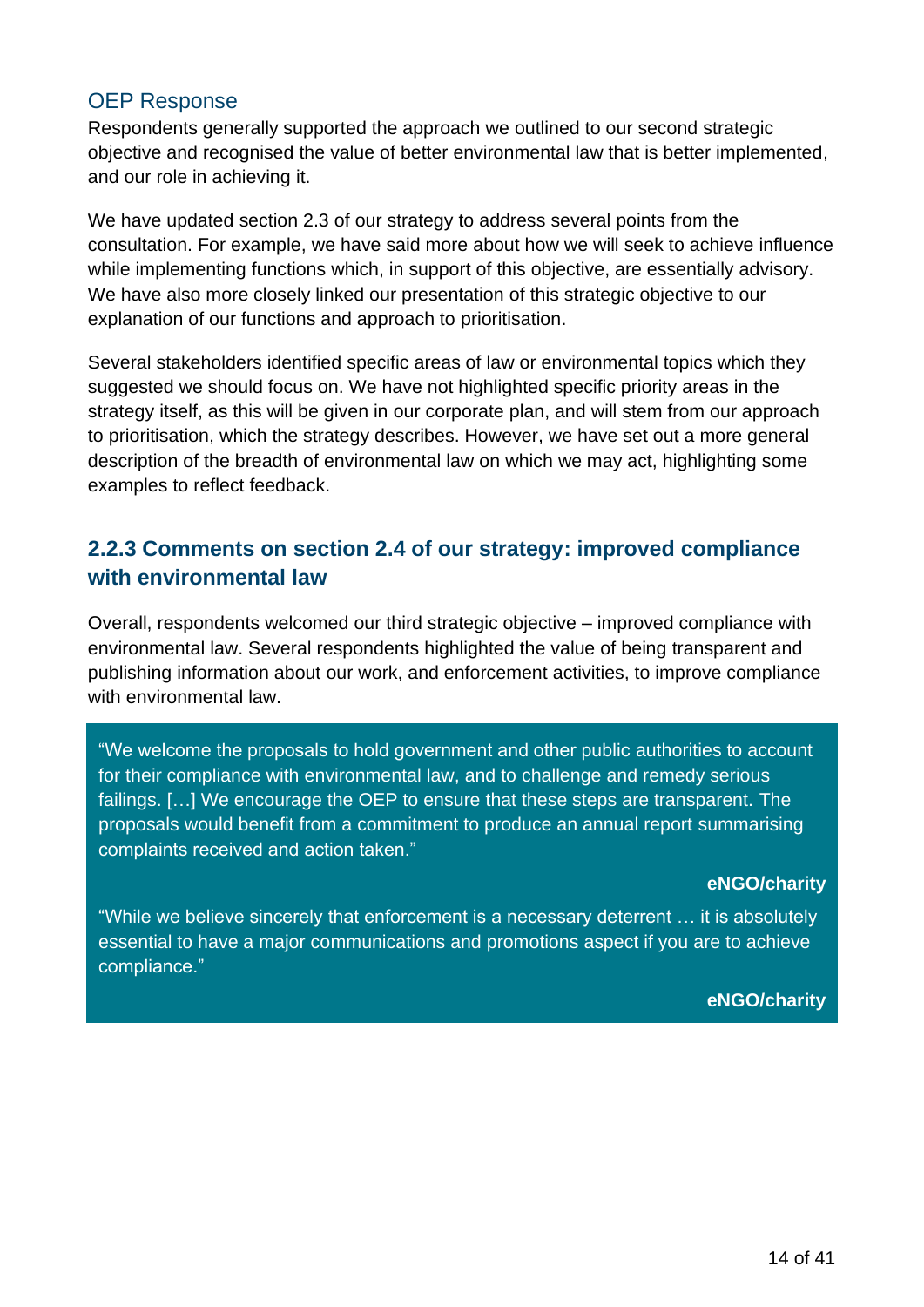Respondents emphasised the need for consistency between our commentary on this strategic objective and what we say about our enforcement activities in section 3.4 of the strategy. One respondent helpfully pointed out where this could be improved.

"Section 3.4 of the draft strategy states that the OEP will normally first try and resolve failure to comply with environmental law "at an early stage through dialogue and agreement". However, this is not mentioned in Section 2.4. For consistency, it would be useful to refer to the use of dialogue and agreement in the description of the OEP's approach to enforcement in Section 2.4…"

#### **eNGO/charity**

Some respondents commented favourably on our focus on serious issues, regardless of whether they are one-off breaches or repeated, or related, issues that indicate broader, systemic failures to comply. Others judged that the approach we will take to repeated, or related issues could be clearer.

"We also really welcome the recognition that environmental harm can be caused by both big problems and small but cumulative issues, and really support that the OEP plan to respond to both of these."

**eNGO/charity**

"Priority should be on enforcement of serious breaches of Environmental Law."

**Local authority**

Forty percent of the public we surveyed agreed that both one off and cumulative breaches are very important. When prompted to choose between the two, there was a moderate preference for cumulative issues – where many public authorities fail to comply on what may be regarded as less serious matters, that cumulatively add up to serious ones.

When asked about the effectiveness of different approaches to increasing compliance with environmental law, most respondents thought different approaches could be effective.

**Figure 2.** How effective or not do you think each of the following approaches would be as the OEP aims to increase compliance with environmental law? (5,151 respondents).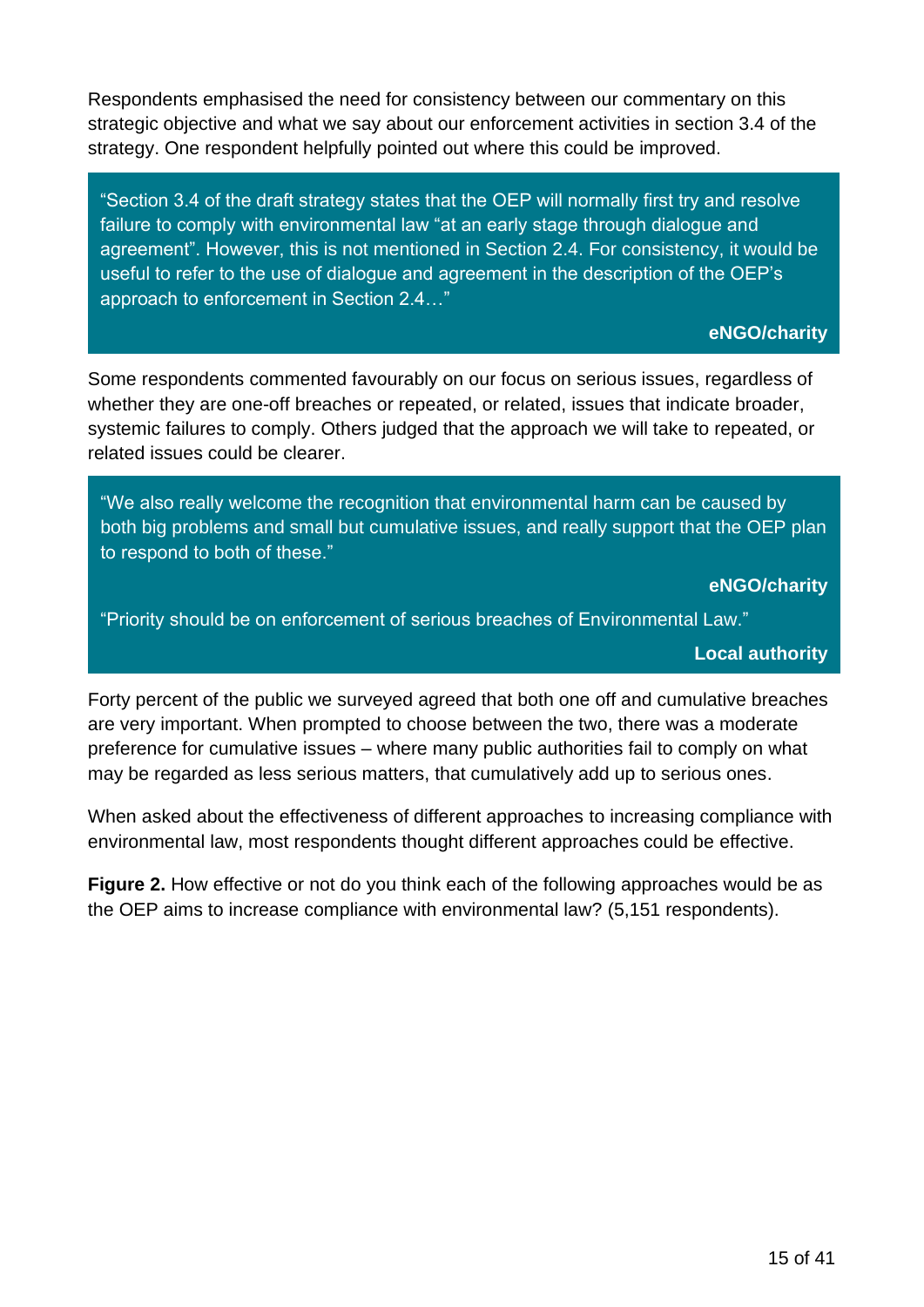

Respondents made practical suggestions, which focused on using the full force of the law, raising awareness of non-compliance and publicising deterrents whilst not duplicating the role of other public authorities. Some of the suggestions in our public engagement, such as acting against private companies (other than those carrying out functions of a public nature) and issuing fines are outside of our powers and highlight where we could make improvements in public perceptions of our role and remit.

## **OEP Response**

Most respondents supported our approach to our third strategic objective and acknowledged its potential value in delivery of our principal objective and mission.

Given feedback, and to be as clear as we can about the scope and nature of our enforcement role, we have included further detail about the public authorities against whom we can take enforcement action in section 3.4 of our strategy, clarifying that our enforcement functions do not duplicate those of other public authorities.

Along with respondents, we recognise the importance of the OEP being a transparent organisation, including in the context of our enforcement activities. With this in mind, we have already started to publish quarterly complaints reports, which set out details of the complaints we have received and the stage they are at in our process. As we start to launch investigations and use complaints as part of our wider intelligence gathering, we will develop and publish further information on our enforcement functions, including in our annual report and accounts.

It is important to us to have constructive discussions with public authorities at the outset and throughout the enforcement process, so that we can seek to resolve issues at the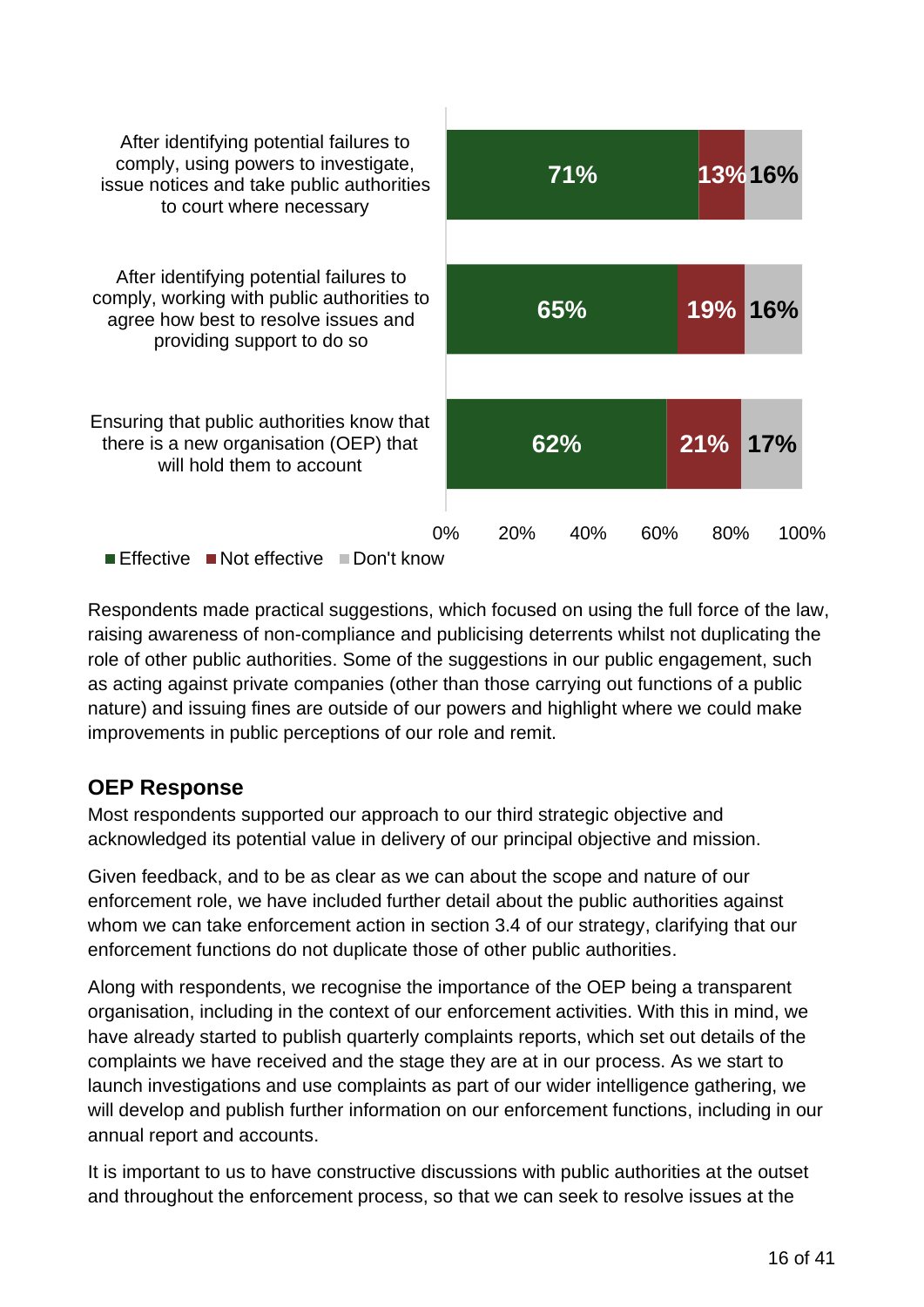earliest stage. We have updated the diagrams in our strategy and enforcement policy to show how the process of co-operation, dialogue and agreement with public authorities fits into our overall enforcement approach.

Respondents recognised the value in the OEP responding to issues of compliance with environmental law which are individually small but systemically important, as well as significant one-off breaches. As we outline in section 2.4 below, we have taken steps to make clear our ability and intention to consider cumulative failures.

## 2.2.4 Comments on section 2.5 of our strategy (Organisational excellence and influence)

We received 40 responses to this section, including 92 comments. All comments were positive and the majority in praise of the overall approach we set out.

"The strategy sets out a really welcome tone on its work and ways of working internally and with stakeholders. The OEP should rightly be efficient, responsive, and flexible as possible, and we are keen to see the OEP establish its independent voice as it continues to evolve following Royal Assent. Placing the priority on independent judgment and using the best available science, knowledge and expertise are good areas to prioritise."

#### **Business/industry**

One in ten respondents queried how well the strategy explained our approach to delivering this objective in Northern Ireland, or suggested amendments to make it clearer. Respondents requested greater clarity on our resourcing for Northern Ireland, suggesting that staff recruited to cover this brief must be locally based, and that we needed to ensure access to the right expertise to fulfil our full geographic remit.

"We feel that some form of local presence is required for proper understanding and appreciation of the role of the OEP. We also think that having a local, knowledgeable and responsive presence is important for giving local people a way to deal with the OEP and provide input to the OEP on local issues, which may vary in degree and type from those in England but with equal or even greater environmental consequences."

#### **eNGO/charity**

Overall, eleven comments related to the adequacy of our resources to deliver our remit and strategy, and six to whether we are sufficiently independent of government departments and ministers. Some respondents expressed concern about whether the objective was sufficiently measurable, and whether our approach to influence was sufficiently explained.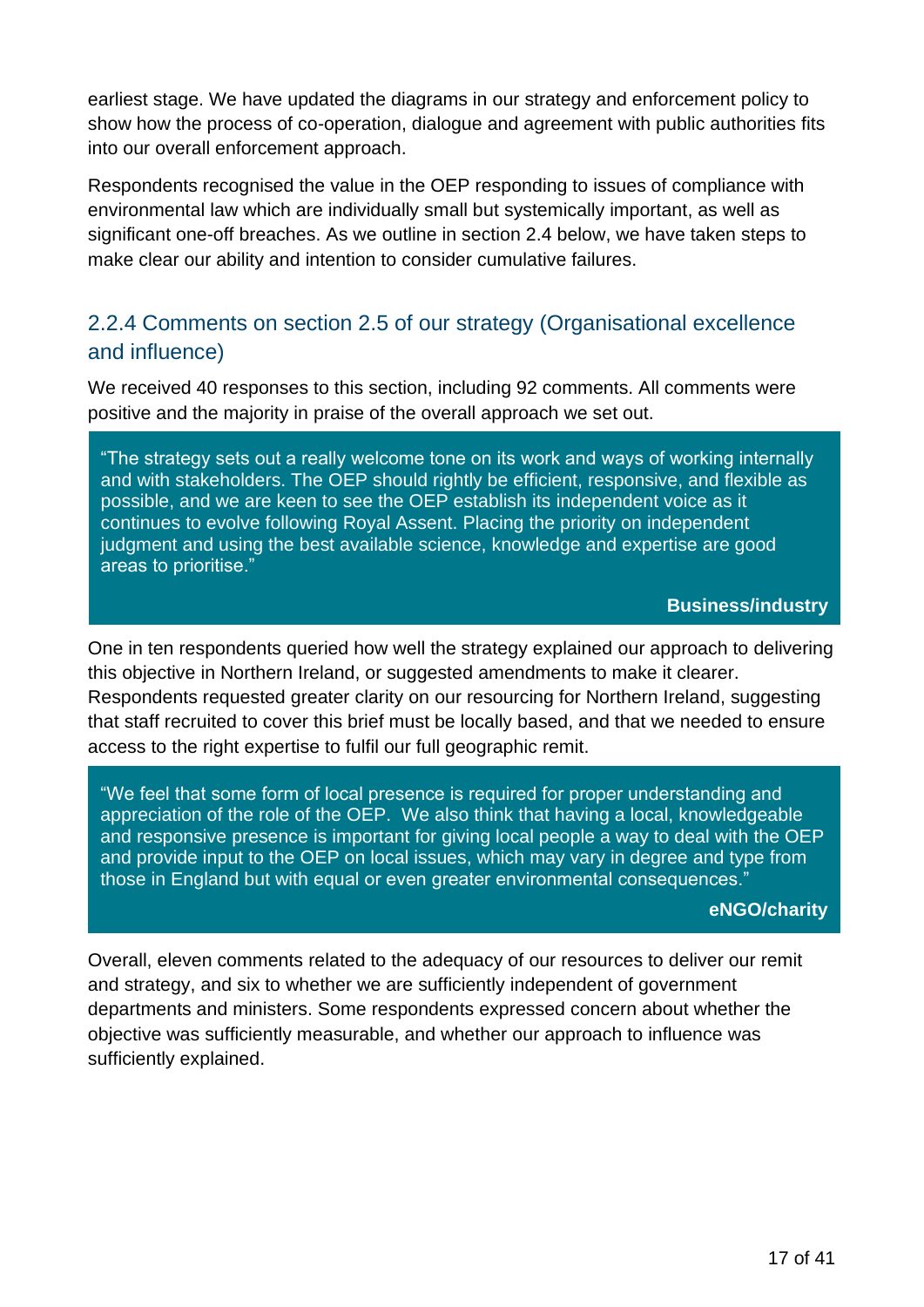We received a number of comments which focussed on our relationship with stakeholders, including other agencies, Parliament and the Northern Ireland Assembly. Greater clarity on our role compared to other public bodies was requested. Respondents also suggested that we ought to learn lessons from both the UK and overseas.

"It is vital that the OEP can undertake its activities without fear or favour, as advanced by the Chair. This commitment should not be constrained by lack of resources"

#### **Representative/membership body**

"It [the strategy] is somewhat lacking in consideration of how this leads to measurable influence. It will be important for the OEP to be heard by government, and its advice and recommendations acted on. It would be helpful if influence was better reflected in the 'what we aim to achieve' section, and unpacked in the 'how we aim to achieve' section – to recognise the ways in which the aim of efficient and effective operation might deliver influence, and establish how success on this objective might be measured."

#### **eNGO/charity**

#### OEP response

Overall, there was strong support for the approach we consulted on, and a consensus that it is appropriate to our role and remit and will support us to achieve our objective.

We listened carefully to feedback on this section and others that our approach in Northern Ireland must be better defined. We have further developed our approach to exercising our functions in Northern Ireland and explained this in more detail. We have added information on the staff, location, and access to expertise we will have, and how our whole organisation will work to deliver our Northern Ireland functions as effectively as possible.

To clarify our role in relation to other public bodies, we have added more detail in section 3.8 of the strategy. This particularly aims to clarify the difference in roles between primary environmental regulators, such as the Environment Agency or the Northern Ireland Environment Agency, and the OEP. While we appreciate concerns about resourcing, we have not amended the strategy in this regard. This is because our corporate plan explains how our long-term resourcing needs will be reviewed this year, whereas our strategy explains how we will exercise our functions within the broad level of resources made available to us.

## 2.2.5 Comments on whether our four strategic objectives will lead us to pursue our principal objective and achieve our mission

Question five of our consultation sought views on whether our four strategic objectives will lead to us achieving our principal objective and mission: to protect and improve the environment by holding government and other public authorities to account. We received 41 responses to this question, containing 85 comments.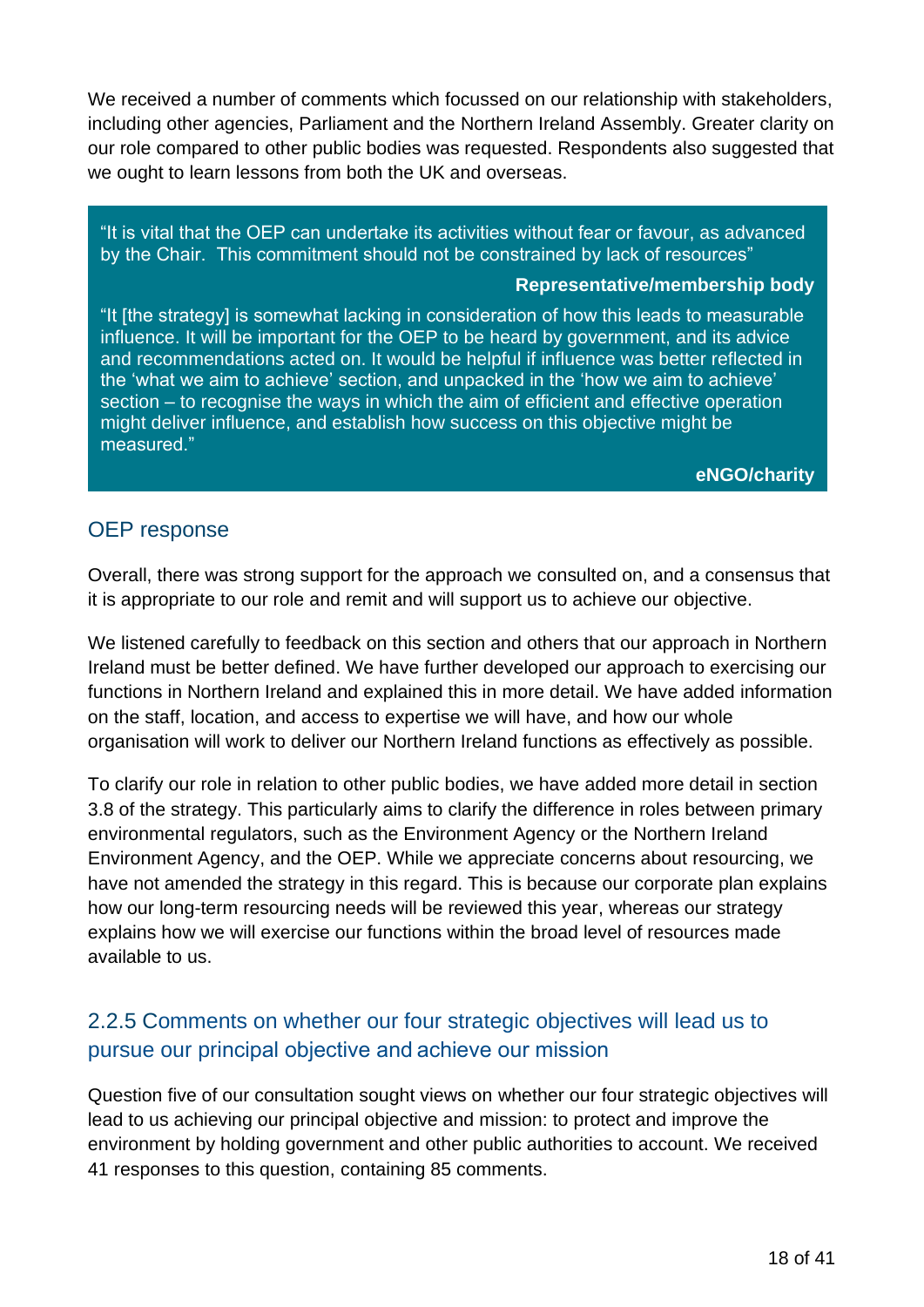Thirty-three comments expressed support for the objectives. Respondents stated they believed the objectives link well together, will hold government to account and help us achieve our principal objective and mission.

"We are very supportive of the OEP's strategic objectives as set out in the consultation. We think the OEP has identified the right initial objectives so that it is able to achieve its mission to protect and improve the environment by holding government and other public authorities to account and its principle objective to contribute to environmental protection and the improvement of the natural environment."

**Business/industry**

Thirteen comments expressed concerns about the scope of our functions in law; others sought greater reflection of the impact on people from environmental harms in our objectives.

A number of respondents highlighted particular environmental issues which they felt should be given specific prominence, such as climate change or nature degradation. Others suggested the objectives could express greater urgency, for example by emphasising the need for prevention or proactive action; or include the need to act proportionately. Six emphasised the role stakeholders can and must play for us to succeed.

"We might have expected more recognition in the draft strategy of the scale of the challenge and the pace of the actions needed to protect and improve the environment [...]. While the OEP can be successful in investigating important individual complaints, it is much more of a challenge to use its reporting and advisory functions to deliver systems change at the scale and pace required."

#### **Representative/Membership Body**

In our public engagement, over 80% of respondents viewed all four of our strategic objectives as important or very important.

We asked respondents to rank the objectives, except for operational efficiency and effectiveness. Enforcing environmental law (improved compliance) was ranked first by nearly half of respondents (49%), a third (33%) opted for holding the government to account for delivery and 19% for advice and reports on environmental law. Respondents emphasised the importance of acting strategically, where intervention can have the greatest effect, and had high expectations of what we can achieve.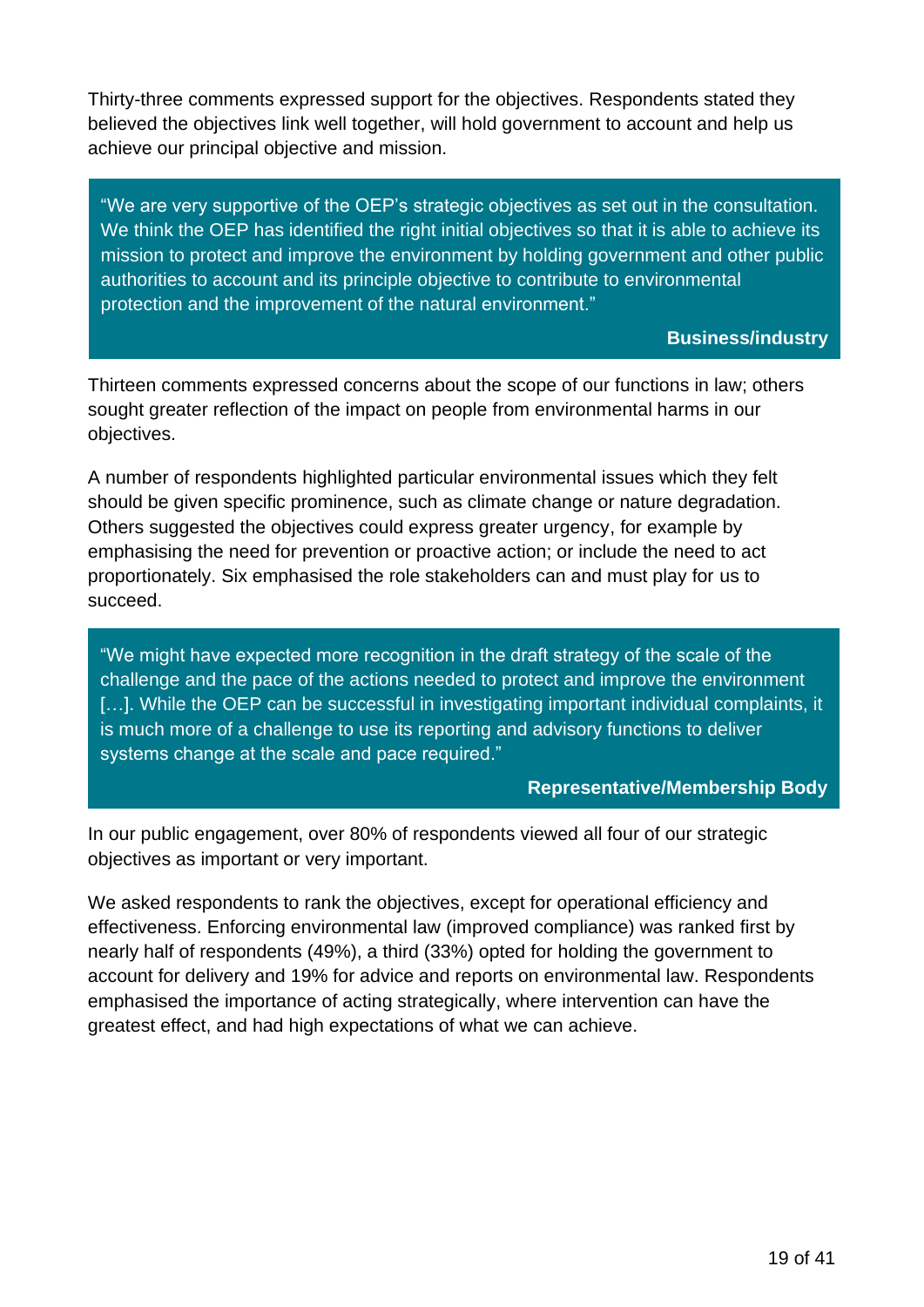#### **Figure 3.** How important or not is it to you that the OEP does each of the following?

| Enforces environmental law to ensure<br>government and other public authorities<br>are held to account for non-compliance             | 49%   |                 |     | 33%        |     | 18%  |
|---------------------------------------------------------------------------------------------------------------------------------------|-------|-----------------|-----|------------|-----|------|
| Holds the government to account for<br>delivery of environmental goals and<br>targets, and its plans for environmental<br>improvement | 33%   |                 | 44% |            |     | 23%  |
| Provides advice and reports on how<br>environmental laws could be better<br>designed and implemented                                  | 19%   | 22%             |     | <b>59%</b> |     |      |
| <b>■Second</b><br>$\blacksquare$ Third<br>⊞First                                                                                      | $0\%$ | 20 <sub>%</sub> | 40% | 60%        | 80% | 100% |

## OEP response

There was a high level of agreement that our objectives will lead us to achieve our mission. Our public engagement was positive.

We have carefully considered the concerns and suggestions received. A number relate to other sections of the strategy, and we have considered them in our review of the related consultation questions as appropriate.

We have considered whether our objectives should reference specific environmental concerns, express a more proactive approach, or make further specific reference to proportionality or the protection of people from the effects of human activity on the environment. We note that protecting people features in our second and third strategic objectives, and in how we define our role.

Taking account of views overall, we judge that the objectives properly reflect a proactive use of our functions to secure our principal objective, and that our approach to proportionality is given appropriate prominence elsewhere in our strategy. Given the extent of support overall, we have confirmed the objectives that we proposed at consultation.

## <span id="page-19-0"></span>**2.3 How we will prioritise**

## **2.3.1 Comments on our approach to prioritisation**

We received 45 responses to this section. Together they contained 135 individual comments.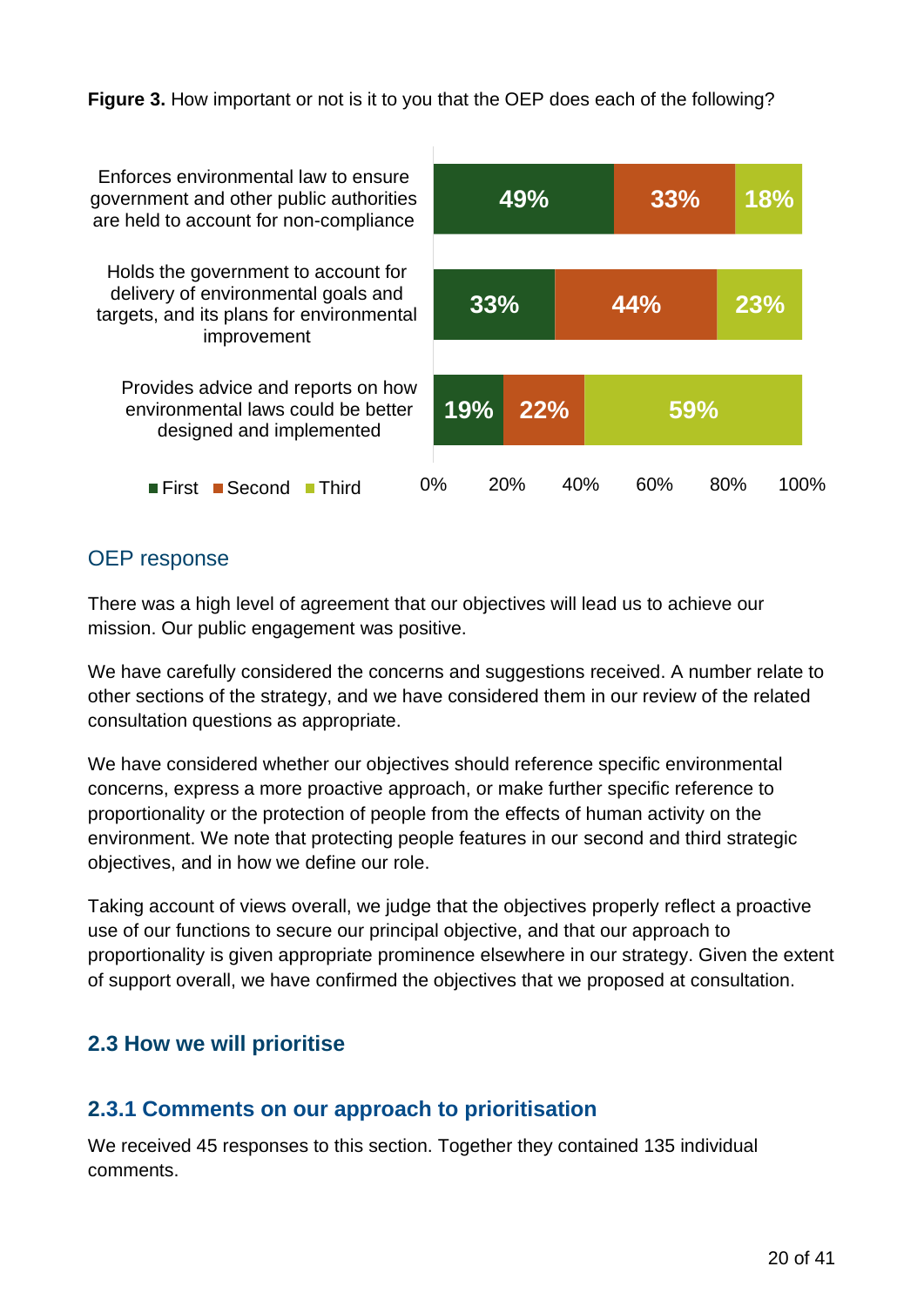Overall comments were positive or neutral. Thirteen respondents considered the approach to prioritisation appropriate, and five said that it would support delivery of the best environmental outcome. One respondent welcomed the principles but considered the setting out of factors unhelpful and overly prescriptive.

"The OEP's approach to prioritisation is clear and well-presented. Section 3.2 of the draft strategy explains how the OEP will act selectively and strategically to ensure its resources have the most impact. We welcome the OEP's stated aim in principle."

#### **Representative/membership body**

Twenty comments included suggestions for specific improvements to wording. Others highlighted concerns. Of these, the issue most frequently raised was that serious issues or significant areas of law may not be prioritised. This was most often cited in the context of our enforcement functions. Four respondents put the case forward for more resources, to mitigate this risk. Respondents also expressed concern that the approach would result in our remit in Northern Ireland receiving insufficient attention, given the scale of the effect there could be considered smaller, and thus not prioritised.

"The absolute dismissal of even serious environmental law failures in enforcement if they are not in priority areas is alarming. These should be monitored, and a case made for additional resources, if the OEP is unable to address all serious failures."

#### **Representative/membership body**

"Using these principles of prioritisation and considering the relative sizes of England and Northern Ireland could very easily lead to an exclusion of any work in Northern Ireland. [...] Obviously, in some/many cases the problems facing the Northern Irish and English environments are similar and there may be impacts here of work there, but it will be difficult to allocate your scarce resources to work primarily of relevance to our legal and environmental situation. Again, we think that there needs to be some requirement/funding allocation/strategic priority to address Northern Ireland specific issues if it is going to be at all possible for the OEP to fulfil its role here."

#### **eNGO/charity**

"As part of its prioritisation approach the OEP should consider whether actions are being taken under any other legislation/provisions (e.g. where public authorities are aware that there is a particular issue/concern and are already actively committed to addressing that issue)."

#### **Business/industry**

Seventy-six of the individual comments, were suggestions on a wide range of aspects of the approach to prioritisation and broader issues in the strategy, though there was little correlation between the suggestions. Three respondents judged that socio-economic factors, and the need to be proportionate, should feature explicitly in the prioritisation approach. Seven made suggestions about the nature of the evidence we should consider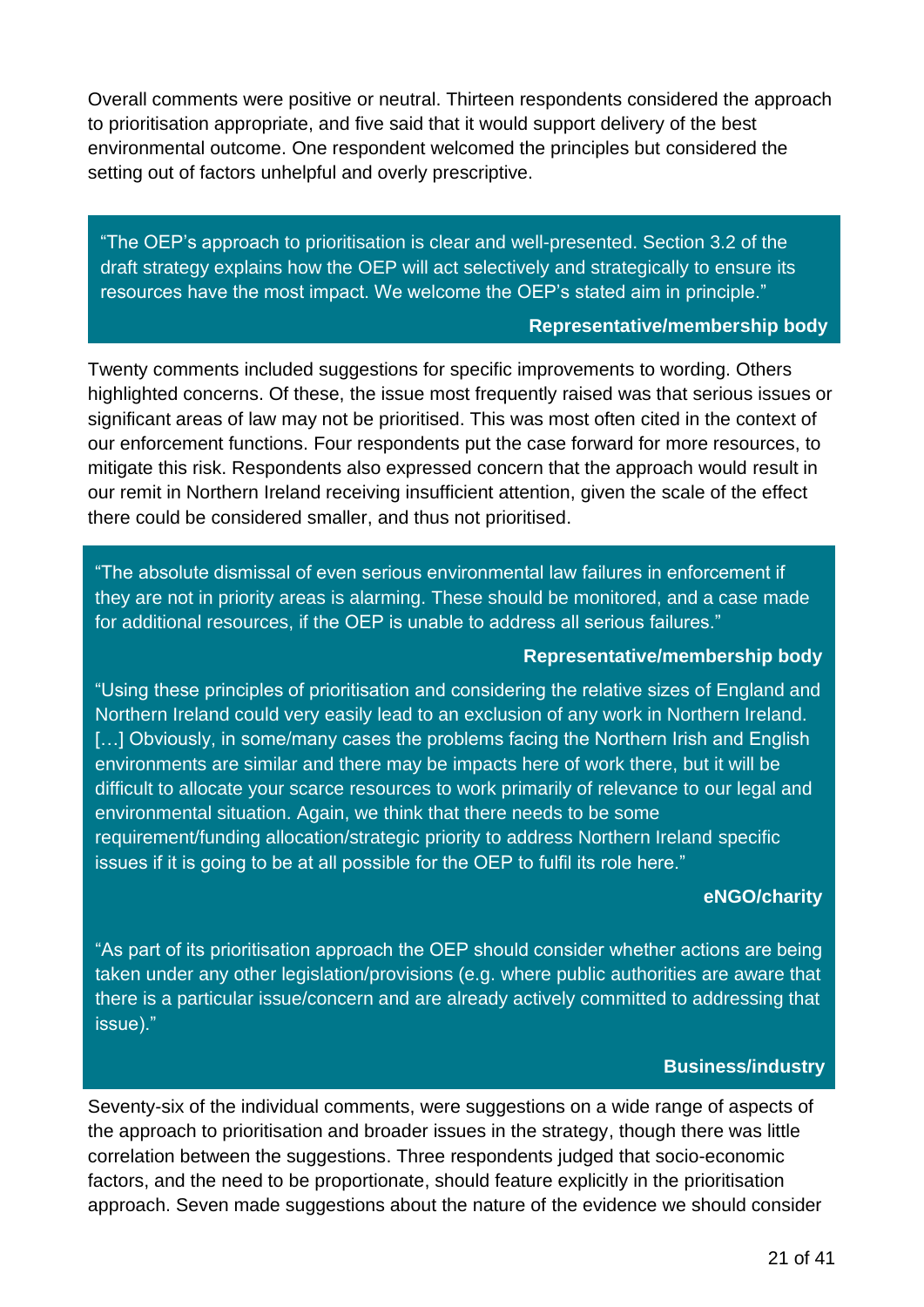when prioritising. A small number of respondents sought greater clarity on when and how we would take account of, and work with, others when prioritising.

We asked the public questions about some of the factors underpinning our prioritisation approach. Respondents ranked these in order of importance (see figure 3).

#### **Figure 4. When deciding what issues to act on, how important or not do you think the following are for the OEP to consider?**



Respondents agreed that prioritisation should lead us to protect the natural environment. Views ranged on prioritising short-term, visible fixes over longer-term systemic change. Whilst damage was a key priority for us to focus on, respondents debated whether preventing or reacting to damage should be our greater priority.

"I think reducing harm to people and the environment has to be a priority. Likelihood of success should not be prioritised because it could lead to only ever picking low hanging fruit and letting the biggest offenders get away with more."

#### **Focus group Northern Ireland**

#### OEP Response

In general, the responses supported the approach we set out at consultation. We have therefore adopted the approach broadly as outlined. However, the question about this section generated a range of specific suggestions and proposals. We considered each when developing our final proposals and made some amendments accordingly.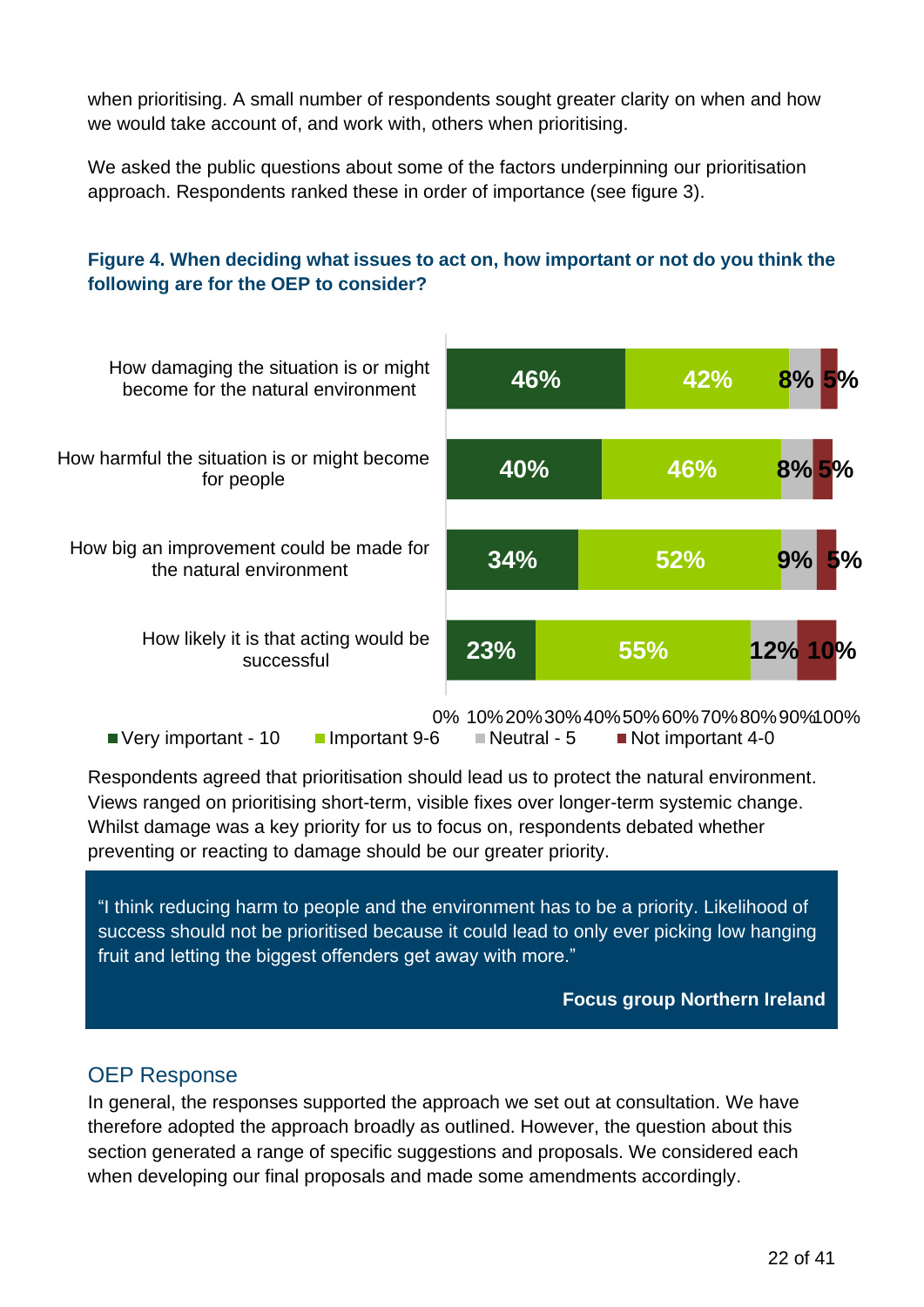We note the concern that prioritisation will result in some issues not being progressed. We have added an explanation about what we will do where issues are not prioritised to respond to changes in circumstances and new information that arises. We have also explained when we will prioritise, given concerns that our approach may be prescriptive, and insufficiently responsive to emerging concerns.

We have expanded and clarified the section on strategic fit. This emphasises the importance of our unique ability to act in this judgement. In the light of the consultation, we have explained how our judgement of strategic fit includes a judgement of the balance of our activities across England and Northern Ireland overall, to ensure it is appropriate for the resources Defra and DAERA each provide. We have also clarified that our judgements about the scale of issues, and opportunities for improvement, will be made in an England or Northern Ireland context, where relevant. In this way, we aim to ensure that we cater appropriately for issues in Northern Ireland in our prioritisation approach.

## <span id="page-22-0"></span>**2.4 Enforcement**

## **2.4.1 Comments on our approach to determining whether a failure is serious**

Overall, respondents welcomed our approach to assessing whether a potential failure to comply with environmental law is or may be serious.

"Excellent approach to assessing seriousness."

**Individual**

"This is logical and well described […] A risk-based approach to assessing failure is what we would expect and would support."

**Business/industry**

Several respondents raised concerns that the proposed approach does not provide sufficient scope to identify cumulative issues or individual matters that when taken together reach the seriousness threshold. However, other respondents valued the approach we intend to take – including the importance of prioritising systemic issues.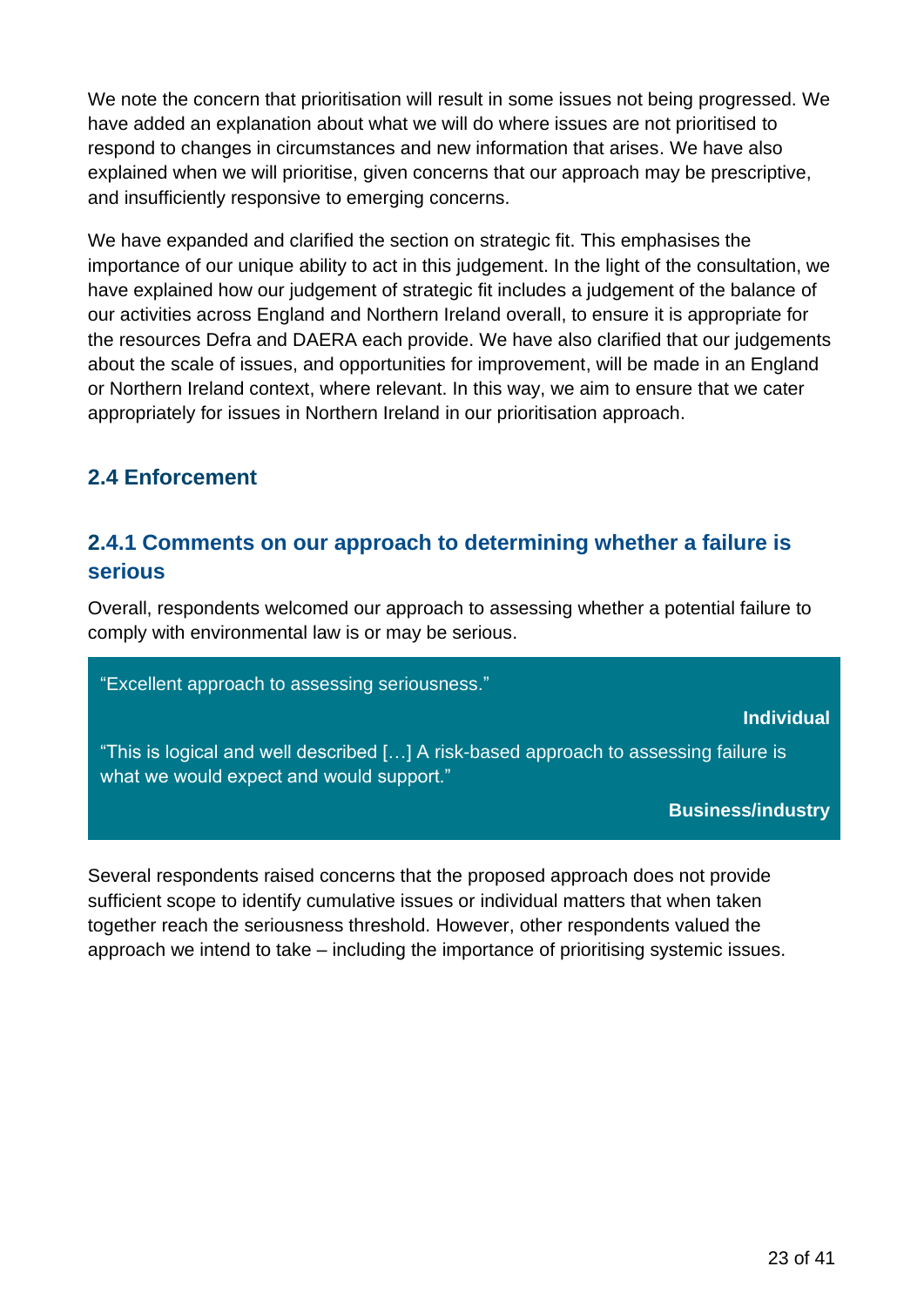Some respondents made comments about whether and how issues around public authority resourcing and underfunding would be factored into our assessments of seriousness.

"The serious failure test appears very focussed on individual instances, and there needs to be reference to cumulative harm and wider issues and commentary about looking at complaints collectively which is important as more than merely incidental to the main thrust of the test"

#### **Representative/membership body**

"This approach has been designed for an incident or event, so it is more difficult to see how it might be applied to a low level, diffuse or compounding problem, such as air pollution or litter."

#### **Business/industry**

"We support the indications […] that the OEP recognises the need to prioritise its attention on areas of environmental law where there is evidence of systemic failures of implementation and enforcement. "

#### **Business/industry**

"It would be useful if Section 4.2 of the enforcement policy could confirm how, where a public authority fails to comply with environmental law due to the misallocation of resources, any governmental failure to provide adequate funding would impact upon the OEP's assessment of seriousness and what action the OEP would be able to take to address the issue."

#### **eNGO/charity**

We asked the public which of the factors in our draft enforcement policy were most important for deciding whether a failure to comply with environmental law was serious. The most important factor was whether any harm has been, or may be, done to the natural environment (65%), followed by whether any harm has been or may be done to people (56%). Matters of legal precedent (42%), frequency (36%) and public authority behaviour (32%) were also considered important. Respondents also offered other factors to consider, including the amount or extent of damage, impact, intent, and reversibility.

## OEP response

Overall, respondents welcomed our proposed approach to assessing the seriousness of a potential failure to comply with environmental law.

We intend that the approach will allow us to account for all the relevant circumstances of any case. With this in mind, we have made changes in the enforcement policy to clarify our approach to assessing any relevant mitigating or compounding elements.

We recognise that we will need to be intelligent and strategic in our enforcement action. As part of this, consideration of the cumulative impact of issues identified through complaints and other intelligence gathering will be vital to successfully meeting our strategic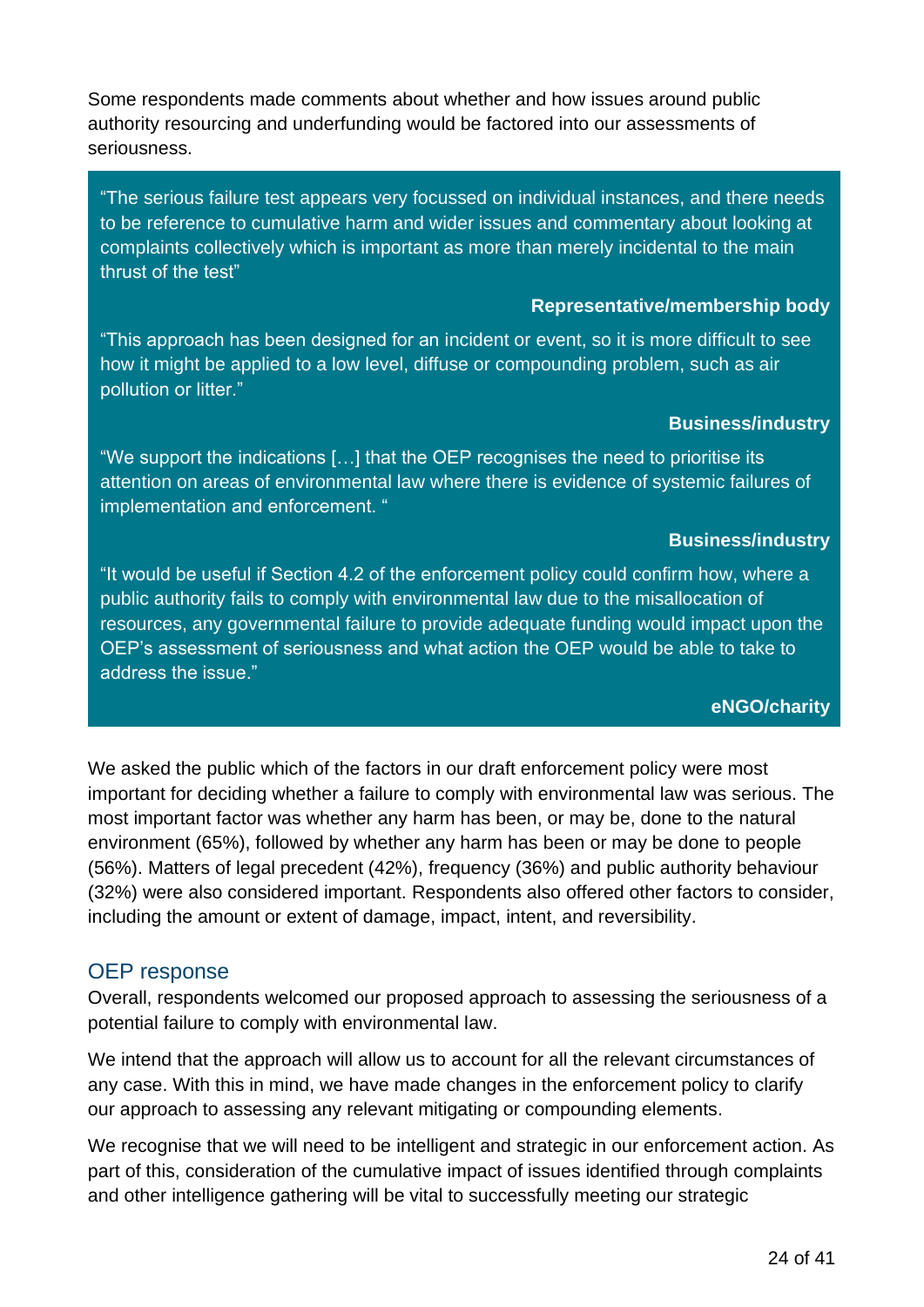objectives. Following consultation feedback, we have made it clearer in the strategy and enforcement policy that cumulative issues can be captured and assessed in line with the factors set out; both in terms of the seriousness of systemic failures and the collective impact of multiple individual harms to the natural environment or to people.

Having reflected carefully on consultation responses, we do not consider the resourcing of public authorities is a factor in whether a suspected failure to comply with environmental law is serious. We explain in our approach to enforcement that it will be relevant to our overall assessment of how we progress any matter. If we find that the availability or management of resources is a factor, then we will highlight and comment on this as part of our root cause analysis and set this out in investigation and other reports we publish.

## **2.4.2 Comments on our approach to determining whether damage is serious**

Overall, respondents agreed with our proposals for determining whether damage is serious.

#### "Overall, we support the approach to considering whether damage is serious"

eNGO/charity

Some respondents raised concerns about the extent to which cumulative harm can be identified and assessed as serious through the approach set out in the enforcement policy. Comments suggested an appetite for us to prioritise and respond to multiple, smaller issues which may not individually be considered serious but do, when considered collectively, indicate an area in need of attention. Some respondents raised concerns about our ability to recognise as priorities issues in Northern Ireland, if assessed against competing matters at a UK-wide level.

"It is unclear whether the Enforcement Policy really captures the risk of cumulative harm fully. For instance, a one-off event with a small impact may not satisfy the test at p. 17 of the Policy but such an incident could be serious if the event is repeated in both time or space or both. Incidents that are minor in themselves can be serious either where they combine with others to lead cumulatively to significant consequences (as with so many forms of diffuse pollution) or where they evidence a larger pattern of non-compliance."

#### **Representative/membership body**

"Whilst the geographic scale of damage is important and can facilitate targeting efforts (i.e. across a whole water-basin or a single river), comparison must not be made on such matters between England and Northern Ireland in relation to scale. A proportionate approach to use of size of effect – i.e. direct comparison of hectares between countries would be inappropriate – must be utilised so as to ensure failures in England are not frequently prioritised over Northern Ireland."

#### **Representative/membership body**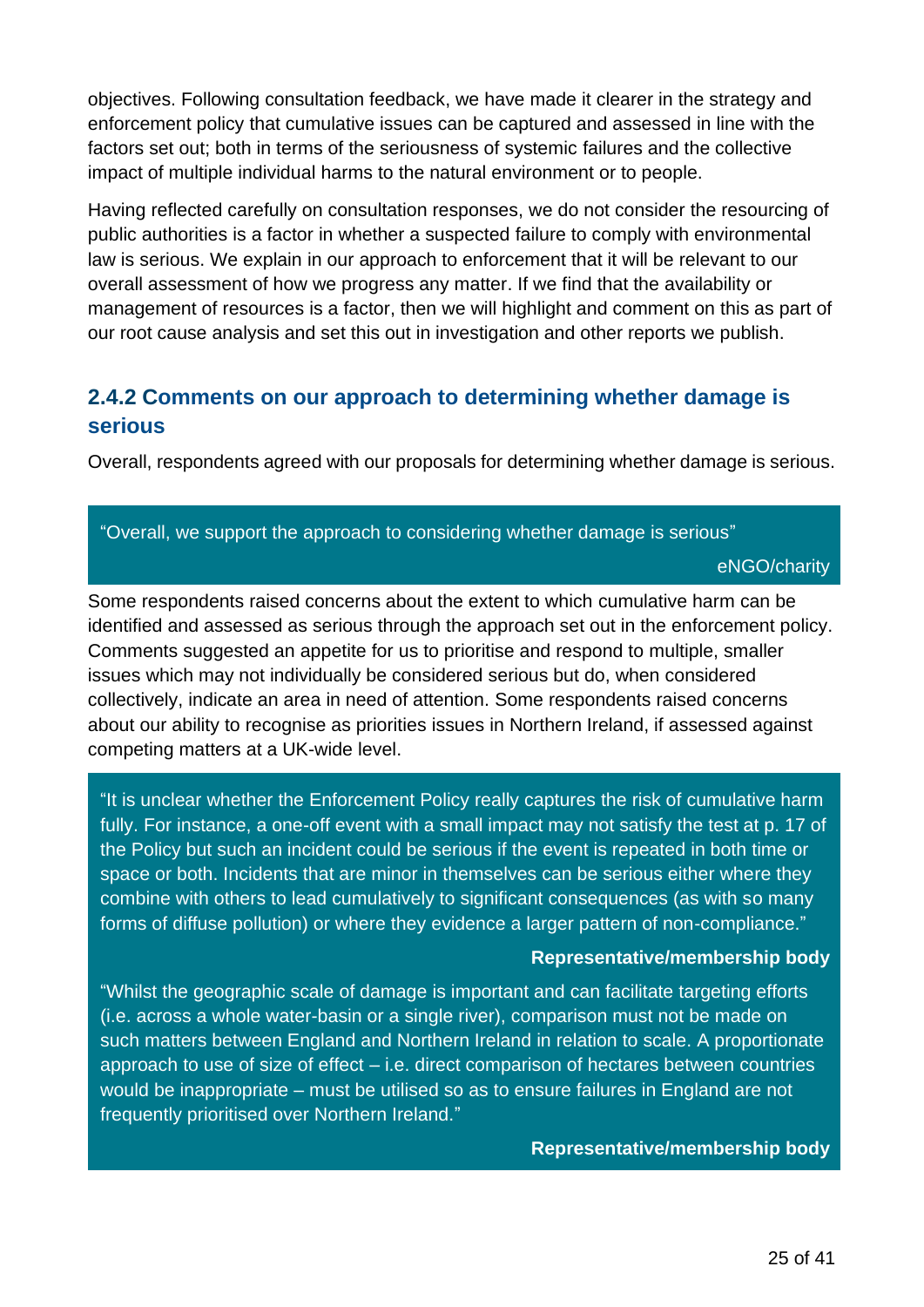We asked members of the public to consider the factors to determine seriousness, as set out in our draft enforcement policy. Respondents ranked the severity of damage (52%) as most important, followed by whether people or the environment will be able to recover (46%) and whether the matter has broader significance (39%). Other factors were suggested including the amount or extent of damage; short and long-term impacts to the natural environment and human health; reversibility; and the costs (financial and otherwise) of the remedy.

## OEP response

We intend to take account of cumulative harm, and identify systemic issues, using the factors listed in the enforcement policy, as we come to a judgement on overall seriousness. We have updated our enforcement policy to make this clearer.

We noted concerns that the geographic scale of Northern Ireland, relative to the wider UK, may affect prioritisation of issues there. We have updated the enforcement policy to clarify that 'national implications' is a flexible term, that we will apply to national issues affecting Northern Ireland, England, or the whole of the UK, depending on the issue at hand.

The assessment of the seriousness of damage in any specific case will be undertaken based on the particular facts and merits of the issue in question; the relative size of the area where damage is being caused is only part of one factor that we will consider. At the prioritisation stage, we may take into account the relative seriousness of damage as compared with other issues, but we now make clearer that we will keep in mind the differences in geographic size between England and Northern Ireland to avoid inappropriate reliance on the size of the area affected.

We have made it clearer that, when assessing the seriousness of a potential failure to comply with environmental and any associated harm, we are able to consider the mitigating (indicating less seriousness) and compounding (indicating greater degree of seriousness) elements of each individual factor we take into account. We have explained this further on page [18] of the enforcement policy.

## **2.4.3 Comments on our approach to enforcement**

Respondents provided considerable positive feedback on our overall proposed approach to enforcement.

"We agree that the OEP's resources are best spent focusing on when failures to comply with environmental law are systemic, recurrent or may cause serious harm. "

#### **Industry/business**

"We agree that breaches should be resolved through dialogue and agreement and that formal court proceedings should be used only as a last resort."

**Local authority**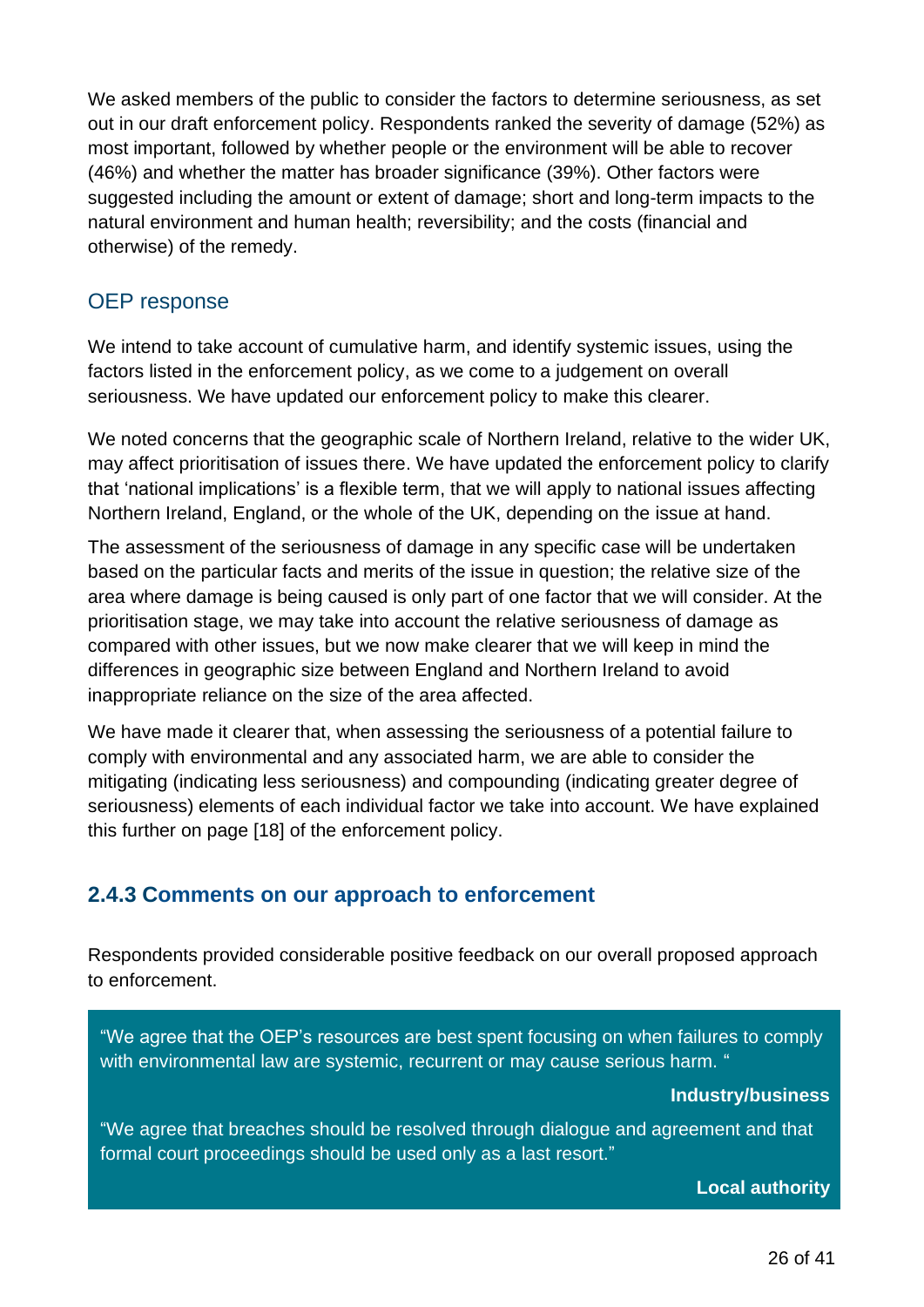A small number of respondents noted the draft enforcement policy's focus on the documents and materials we are not allowed to disclose as part of enforcement activities. There was concern about how we will work to ensure our enforcement processes are sufficiently transparent. Some respondents sought clarification on our proposals and abilities to monitor public authorities' actions in response to recommendations we make. A small number of respondents queried our approach to determining when it would be appropriate and helpful to apply to intervene in an ongoing judicial review challenge.

"There is concern about the confidentiality provisions and keeping the public informed."

#### **Representative/membership body**

"We note that following all investigations the OEP will prepare a report setting out recommendations, with expectation that public authorities will comply with any recommendations you make. We would welcome further details of how this will operate, including any monitoring requirements.

**Statutory agency**

## OEP response

Taking account of views from consultation responses, we have updated the enforcement policy to more clearly describe our approach to both transparency and confidentiality. It will be important for us to record and use information gathered to track topics and identify repeat problems and systemic issues. We will keep a record of the information we obtain and complaints we receive, even where we do not take action. We have updated the enforcement policy to expressly include this point.

The enforcement policy sets out that we will monitor public authorities' implementation of our recommendations and may take further enforcement action where necessary. We will develop our approach to monitoring in light of our experience. We expect that this will be an area we expand when we review the enforcement policy, as part of our broader review of our strategy in 12 to 24 months' time.

We have updated the enforcement policy to explain more clearly our approach to intervening in cases brought by third parties. We will be guided by consideration of whether our intervention contributes towards our principal objective through providing assistance to the court.

We acknowledge the comments about our need to have access to sufficiently robust enforcement tools. The scope of our broad enforcement powers is set by the Environment Act. We cannot issue penalties or fines in response to non-compliance with environmental law. However, we have been established with bespoke enforcement tools which we will use to hold government and other public authorities to account.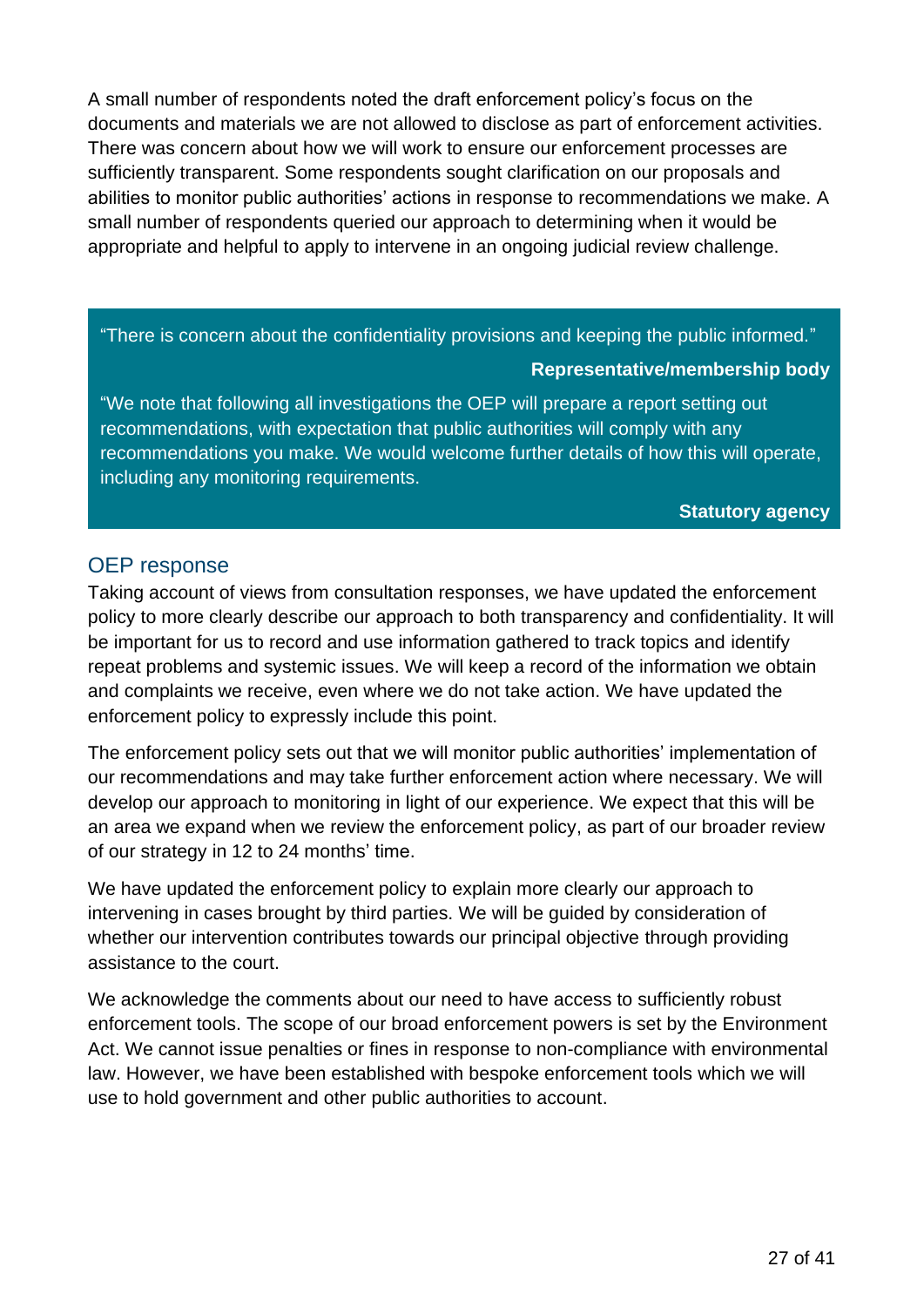## <span id="page-27-0"></span>**2.5 Scrutinising Environmental Improvement Plans (EIPs) and targets**

## **2.5.1 Comments on our approach to balancing our activities between monitoring overall progress and monitoring selected areas in more detail**

We received 39 responses to this section. Together they contained 87 individual comments. The feedback was largely supportive of the approach.

A small number of responses requested further detail on the exact balance and scope of the detailed activities, and in particular the relationship between deep dive activities in England and Northern Ireland.

"The OEP's strategy establishes that it will rightly take a system-wide approach to monitoring progress, which is something we support. In so doing, it will help the OEP to have the widest possible approach in monitoring overall progress. The research programme mentioned in the strategy will also play a significant role in ensuring the OEP can, if needed, carry out this function on specific areas in greater detail. Being able to do both – overall progress as well as selected areas – will be important and will support the development of a clear picture of overall environmental progress."

#### **Representative/membership body**

"With finite resources it seems to be a sensible compromise to monitor specific areas of environmental concern in greater depth each year. This will enable the OEP to develop greater insights and address particular issues or shortcomings in design or delivery of environmental law

#### **Statutory agency**

"Having both approaches is very important. Again, we strongly urge you to have both general reviews of the Northern Ireland EIP targets and specific local aspects for in detail investigation; these may well differ from those selected for England given our different status with regard to specific problem areas and different legislative and environmental priorities and challenges."

#### **eNGO/charity**

We asked the public for their view on how we should balance monitoring of overall progress towards environmental improvement plans and monitoring selected areas in more detail. The responses were closely balanced across both. When asked to choose, 58% of respondents thought we should deliver in depth assessments on particular issues, compared with 42% who chose an overview.

#### OEP response

Respondents supported our approach to balancing scrutiny of the EIPs and targets, with comprehensive monitoring and deep dive activities. We have clarified that these activities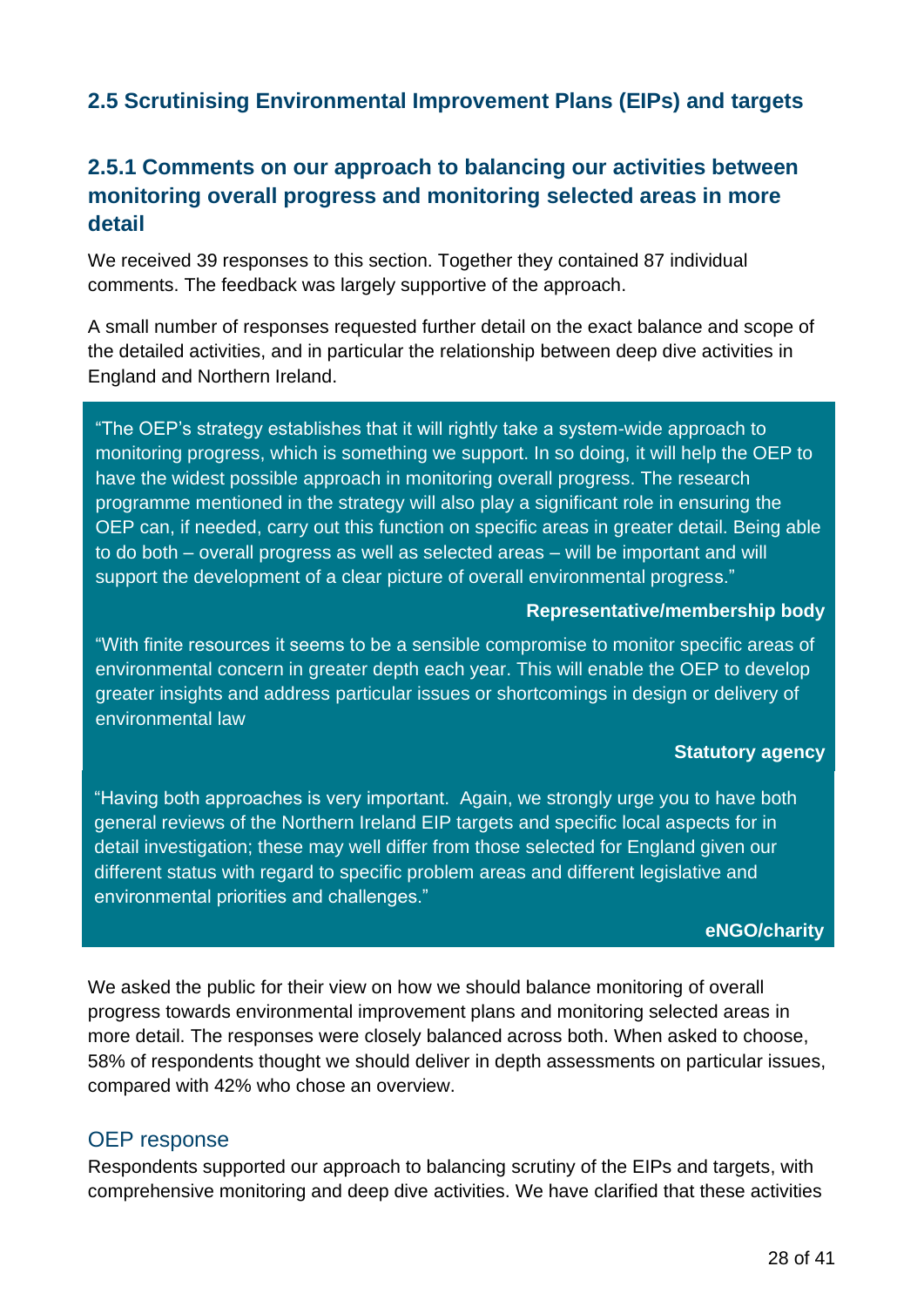could be done across both England and Northern Ireland, where there are common issues and merit in a combined approach. This would avoid duplication of efforts and allow us to maximise our resource for greatest impact. We have not provided further clarity on the exact balance or scope of the activities in the strategy, as this will be outlined further in our corporate plan and future monitoring reports.

## **2.5.2 Comments on our approach to scrutinising EIPs and targets**

We received 35 responses to this section. Together they contained 97 individual comments. The comments were largely supportive of the approach.

Several specific recommendations were made to re-affirm and clarify our approach, including how we plan and look back on activities, and whether they have been achieved. Others asked us to consider the wider context and socio-economic implications of our actions.

"In carrying out its scrutiny function in relation to the EIPs and targets, the [REDACTED] warmly welcomes the broad approach the organisation has taken in this regard. We would encourage the OEP to consider the whole framework underpinning targets, so that it includes long-term as well as interim targets…Other existing targets and commitments, either via international agreements or emanating from carried over EU legislation, must also be covered as part of the EIPs and the OEP's scrutiny of them. Otherwise we run the risk of having gaps in our environmental regulatory and legislative landscape develop over time, as previous commitments run out or transposed legislation is reformed or expires. To maintain momentum and ensure continuous progress, it will be important that the OEP proactively monitors the landscape of existing targets and commitments so that any potential gaps are identified and flagged early on."

#### **Representative/membership body**

"The OEP must fully consider the wider social and economic impacts of any of its recommendations and not focus solely on environmental outcomes. Unintended consequences must also be considered as part of this process as well as exceptional circumstances e.g. Covid-19, Russian-Ukrainian situation."

#### **Representative/membership body**

## OEP response

Respondents supported the approach overall. We have adjusted our strategy to address comments suggesting a need to provide further clarity on the scope of our scrutiny of targets.

We have also confirmed that our approach will plan ahead over the EIP cycle, as well as track back to check on implementation.

While we have not added specific consideration of socio-economic factors, we agree these are important factors, alongside many others. Though we have not listed the full range of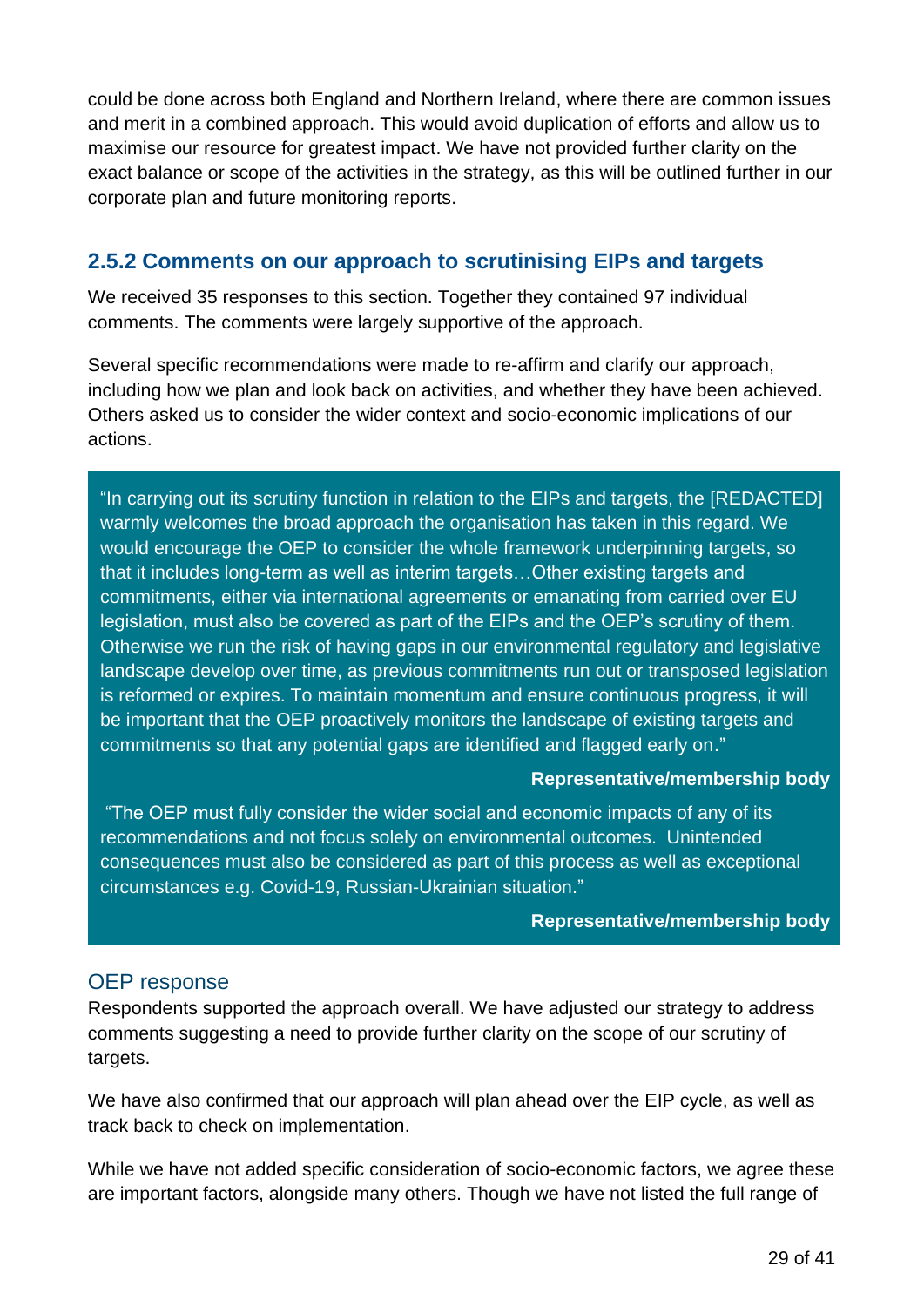factors we will consider, we have been clear that we will examine all the drivers and pressures that act on the environment, as well as any interconnected societal aspects.

## <span id="page-29-0"></span>**2.6 Scrutinising environmental law**

## **2.6.1 Our interpretation of how we will monitor and report on the implementation of environmental law**

We received 34 responses. They were largely supportive of our approach. Respondents' views differed on how widely we should interpret this function. Some respondents asked us to comment on any law we consider detrimental to the environment. Several responses suggested looking at resourcing as a factor in implementation and proposed taking a holistic approach to looking at environmental law alongside other matters. Others asked us to scrutinise guidance and codes of practice. The importance of data and using baselines was also raised.

Some responses asked us to consider the impact of environmental law on businesses. Others reminded us that disadvantaged communities may suffer the worst environmental harm. There was widespread support for stakeholder engagement, and for sharing our work programme so that others can input. We were asked to clarify how stakeholders will be able to raise issues about how environmental law works in practice.

## OEP response

In response to feedback, we have considered our definition of environmental law included in the strategy. It is based on that in the Environment Act- the legal basis of our functions. We do not consider this legal definition to be wide enough to cover any law detrimental to the environment, as some respondents had requested. We have, however, updated our definition to explain that environmental law can include laws which deal with other subjects, where the relevant provision is mainly concerned with environmental protection.

In common with respondents, we recognise that resourcing may be a significant factor in the effective implementation of the law and we reflect this in section 2.3 of the strategy. We agree fully with respondents that we will need to engage with a wide range of stakeholders, including those affected by environmental harms. We have adjusted the explanation of environmental harm to make it clear that we will take a broad and strategic view . We have also made changes to be clearer about our intention to set out a programme of work so that stakeholders can plan to provide evidence or seek to provide input on environmental law. Environmental concerns can be raised with us through our website, by telephone or in writing.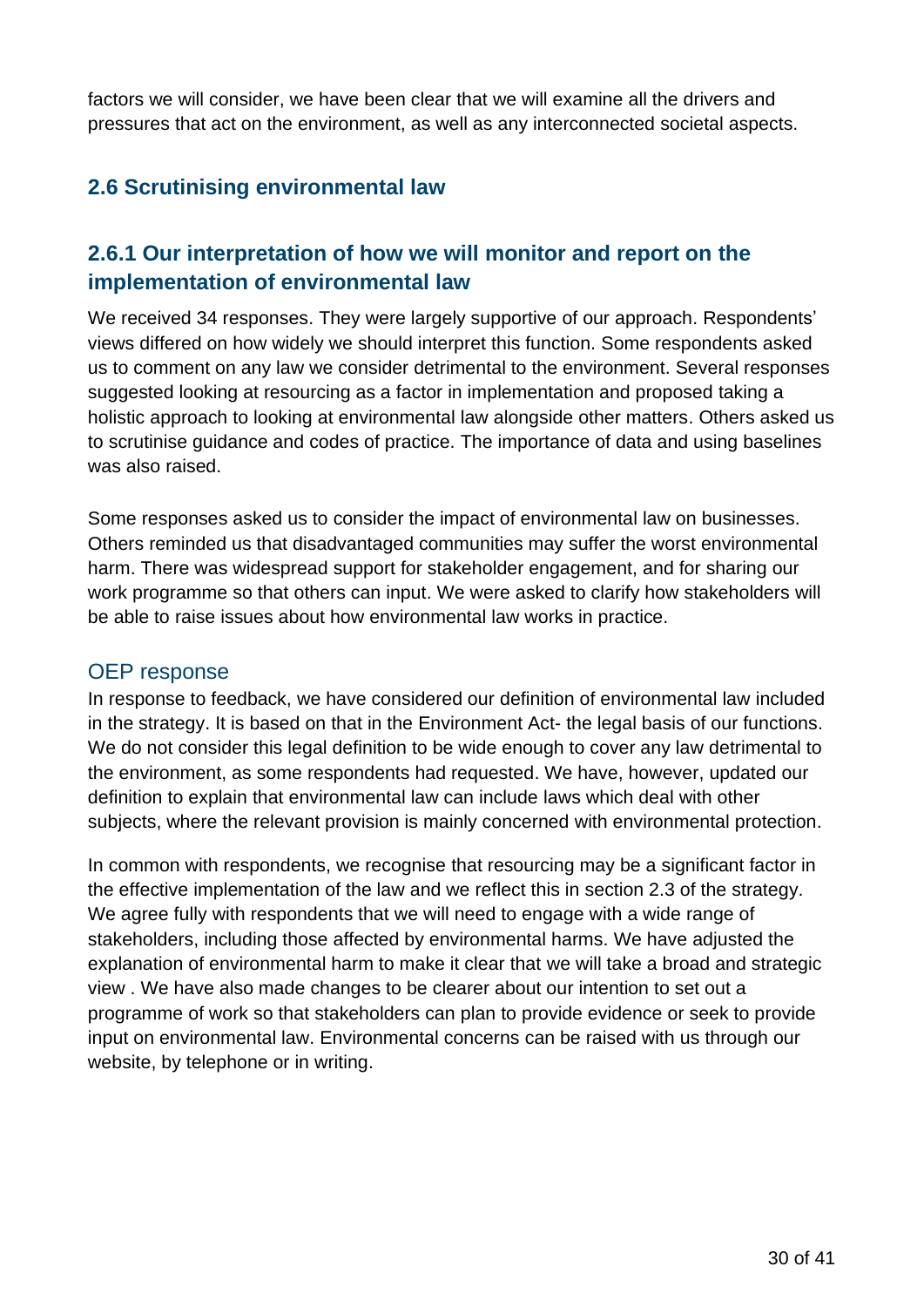## **2.6.2 Other approaches to scrutinising the implementation of environmental law that we should consider**

We received 25 responses to this section. They were largely supportive of the approach we outlined. Respondents suggested topics and issues for us to scrutinise including gaps in legislation, overlap of legal regimes, environmental impact assessment and lack of enforcement of environmental law.

As a specific example, it was suggested we consider how we will work with any future Northern Ireland Climate Commissioner to scrutinise the wider environmental implications of the Northern Ireland Climate Change (No.2) Bill, if it receives Royal Assent, and any impacts of its implementation on air, soil or biodiversity targets.

Respondents proposed a flexible approach to our implementation of this function. We were asked to include regulated businesses and practitioners in our stakeholder engagement related to scrutiny of the implementation of environmental law. It was suggested that we should report on implementation of law that government is likely to amend (for example, retained EU law). It was further suggested that we should learn from the experience of other countries and should work closely with the devolved governance bodies in Scotland and Wales.

"We have a unique opportunity in the UK to compare and learn from approach of three new regulators – discussions with counterparts in Wales and Scotland on their approach to scrutiny to ascertain best practice would be welcome."

#### **Individual**

"It may be helpful to provide a 'Lessons Learned Aid', highlighting examples of areas where agencies/authorities have been investigated and where improvements have been identified. This resource could be used by other agencies/authorities to identify if similar issues exist so that they can take appropriate and timely action."

#### **Statutory body**

## OEP response

We welcome the feedback about taking a flexible approach and agree with respondents that successful scrutiny will require working with and learning from others. We acknowledge the topics and issues that respondents suggested we might focus scrutiny upon and have made it clearer in sections 3.2 and 3.3 how we will prioritise and take an issues-based approach in delivering this function. We take on board feedback that our approach to scrutiny will need to be attentive to the timing of new legislation and the opportunities that this provides to achieve influence.

## **2.6.3 Comments on our approach to scrutinising environmental law**

Responses to this section included some overlap with previous sections about monitoring the implementation of environmental law, and aspects of our other functions. We were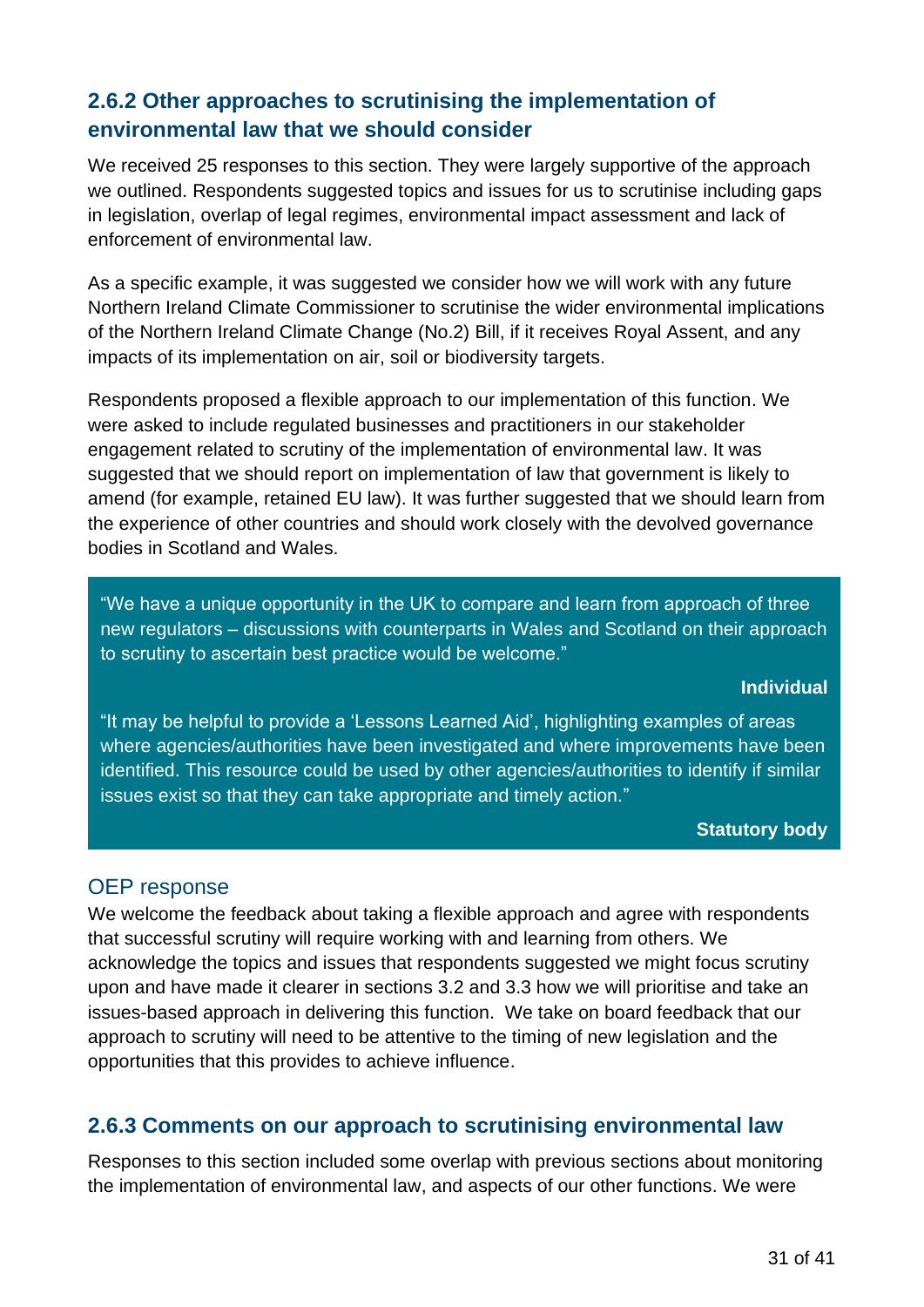encouraged to be proactive in our scrutiny of environmental law, for example considering laws laid out in the Northern Ireland Protocol to ensure that aspects of environmental law do not go unscrutinised. We were also encouraged to be proportionate. One response queried whether we were proposing to go beyond our remit in the Environment Act. Another suggested that possible problems with inconsistencies in the implementation in different environmental laws may originate not in those laws themselves, but rather in wider societal or other issues that generated the need for them.

Stakeholders were pleased to see reference in our approach to keeping them informed and involved and expressed hope that we could facilitate cooperation across policy areas. Stakeholders reiterated the importance of data and monitoring and of seeking involvement in policy development at an early stage, noting the importance of planning law on the environment, and asking public authorities to identify law which is not working well in practice.

"The draft strategy outlines that the OEP intends "to look beyond questions of legal compliance to cover the wider context and framework of implementation of environmental law" … (pg. 27). In short, we are concerned that the areas of responsibility outlined represent a significantly wider remit than that envisaged for the OEP under the Environment Act and indeed go much further than the previous role undertaken by the EU.

#### **Representative/membership body**

"Our concern is that environmental law is often a response to a problem, so undue focus on environmental law risks prioritising end of pipe solutions too heavily (Page 15). This is also relevant where the OEP will be looking at consistency between different environmental laws. The source of inconsistencies may be generated not by the environmental laws themselves, but by the societal or other policy decisions that gave rise to those environmental laws in the first place (page 27-28)."

#### **Representative/membership body**

## OEP response

We recognise the need to work with others in our approach to scrutiny and we reference this in our strategy. We have updated the sections of our strategy which explain how we will work with others. We have expanded the explanation of how we will consider transboundary issues and work as necessary with institutions in the Republic of Ireland and the European Union.

On the question of proportionality, we have not discussed this specifically in this section of the strategy. Rather, we present our approach to proportionality in section 3.9 of the strategy, which applies to all of our functions.

We are confident that we are not straying beyond the remit envisaged for the OEP under the Environment Act. We draw a distinction, in particular, between our enforcement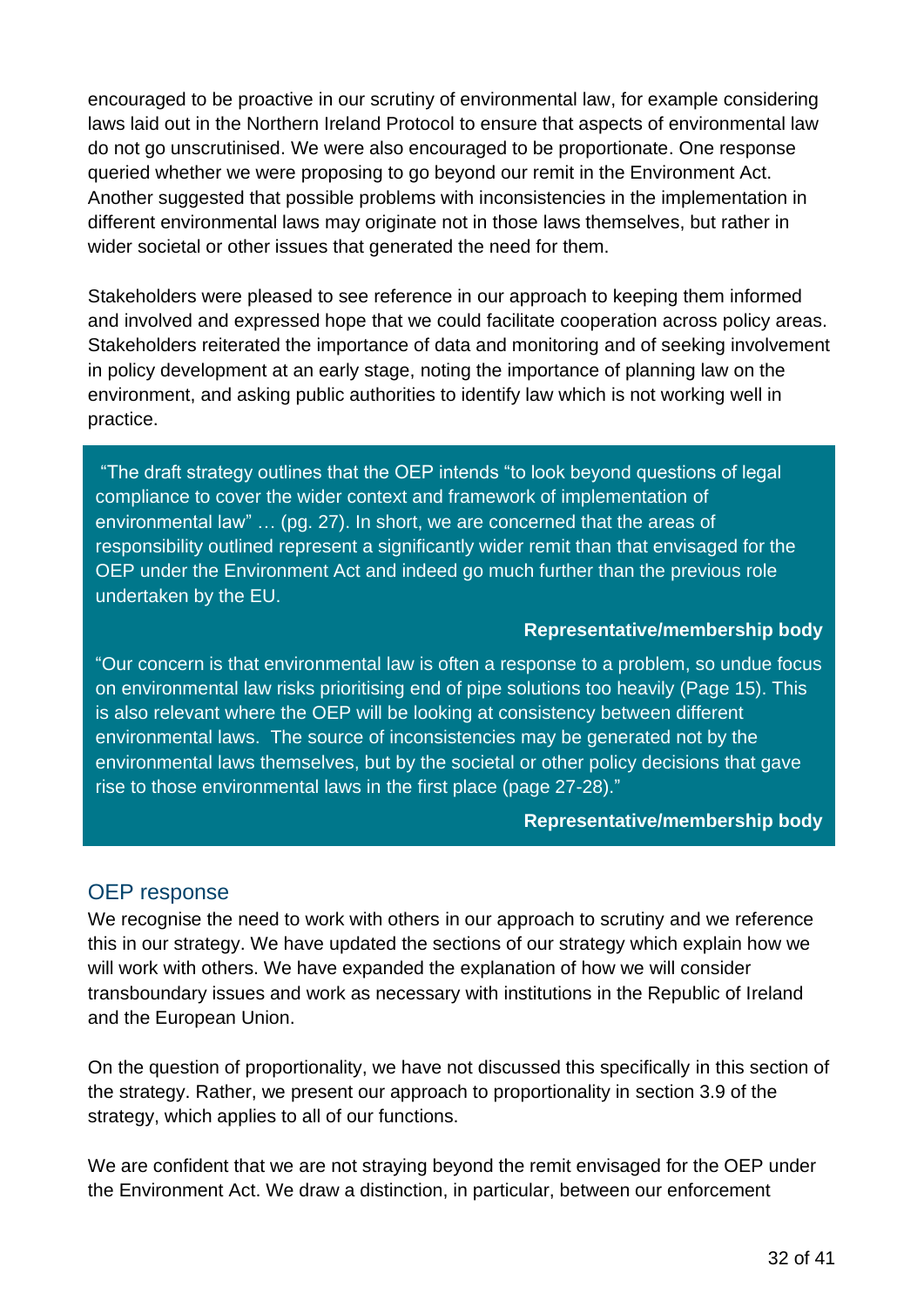functions discussed in section 3.4 of the strategy, and our function of scrutinising environmental law discussed in section 3.6. Our monitoring and reporting is intended to provide advice and insights to Government, Parliament and the Northern Ireland Assembly. In this context, we believe it is necessary and appropriate to look beyond questions of legal compliance in scrutinising the implementation of environmental law.

In this context, we note the observation quoted above which suggests that inconsistencies in different environmental laws could in some cases stem from wider societal or other issues, rather than simply problems in the laws themselves. We have made reference to this issue in the strategy as a point for consideration if we identify such conflicts or tensions.

## <span id="page-32-0"></span>**2.7 Advice**

## **2.7.1 Comments on our approach to advice**

We received 31 responses on our approach to advice. These were largely supportive. Respondents asked us to base our advice on data and several comments asked how we would ensure our advice was followed.

"We are broadly supportive of the outlined approach to advice. […] we are very concerned that the OEP has limited mechanisms to ensure their advice is actioned, so public pressure is going to be an essential tool in holding Government to account. As such, we believe all advice issued to Government should be public to ensure that the eNGO sector and the public more widely can apply pressure to deliver against the OEP's advice."

## **eNGO/charity**

The importance of our independence, particularly in Northern Ireland, was mentioned in several responses. We were asked how we will advise effectively in Northern Ireland. We were also asked to explain how our advice function would take account of environmental aspects of the Northern Ireland Protocol and transboundary issues with the Republic of Ireland.

In other areas, respondents asked about our approach to advice on international law. We were also asked to consider carefully when choosing which consultations to respond to, to avoid duplication with the work of other bodies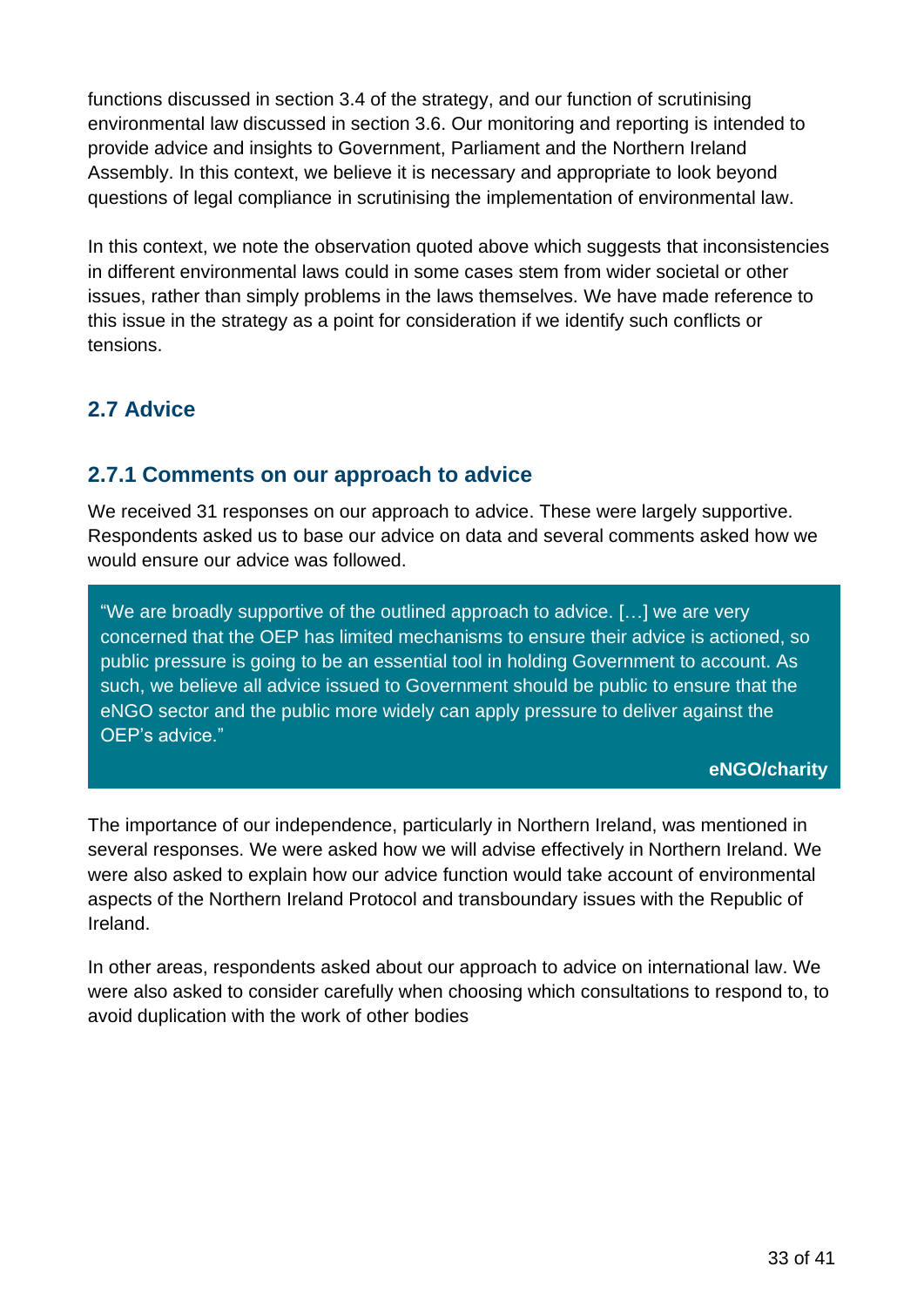"There is a huge number of consultations on environmental law and policy. The OEP should carefully select those that it will respond to. It should also ensure that it does not duplicate the work of others, such as parliamentary advisory or scrutiny committees."

**eNGO/charity**

"Advice must take into account any cross-border issues between NI and ROI."

#### **Representative/membership body**

#### OEP response

While it is our objective to be influential, we cannot insist that our advice is followed. We have described in section 2.3 the means through which we will seek to achieve influence while acting in an advisory capacity.

Given feedback, we have emphasised the transparent approach we will take in publishing our advice and added clarity that we will evaluate whether our work has influence and be transparent about the result. Parliament and the Northern Ireland Assembly can also hold government to account on their decisions on what to do with our advice.

We agree that in developing advice we should consider the relevant data and evidence. Section 2.5 of the strategy also sets out that we will develop and continually improve our access to the best available science, knowledge and expertise. Our advice will be based on this.

We have made changes to the strategy to make it clear that our independence is legally protected. We have also amended section 3.7 and other parts of the strategy to cover transboundary issues and other matters in Northern Ireland, including the Northern Ireland Protocol (section 3.8). Our advice in Northern Ireland is to a department, which means it can be given in the absence of an Assembly or Executive.

We do not have a specific role in monitoring or enforcing international law. Where commitments under international law are incorporated into UK or Northern Ireland environment law, however, they fall within our advice and other functions.

We will act strategically in responding to consultations as set out in section 3.7 of the strategy, applying the approach to prioritisation which we set out in section 3.2, including in cases where we have not been asked for advice and choose to act on our own initiative. Section 3.8 of the strategy sets out how we will avoid duplication with others, which we also discuss in our approach to prioritisation in section 3.2.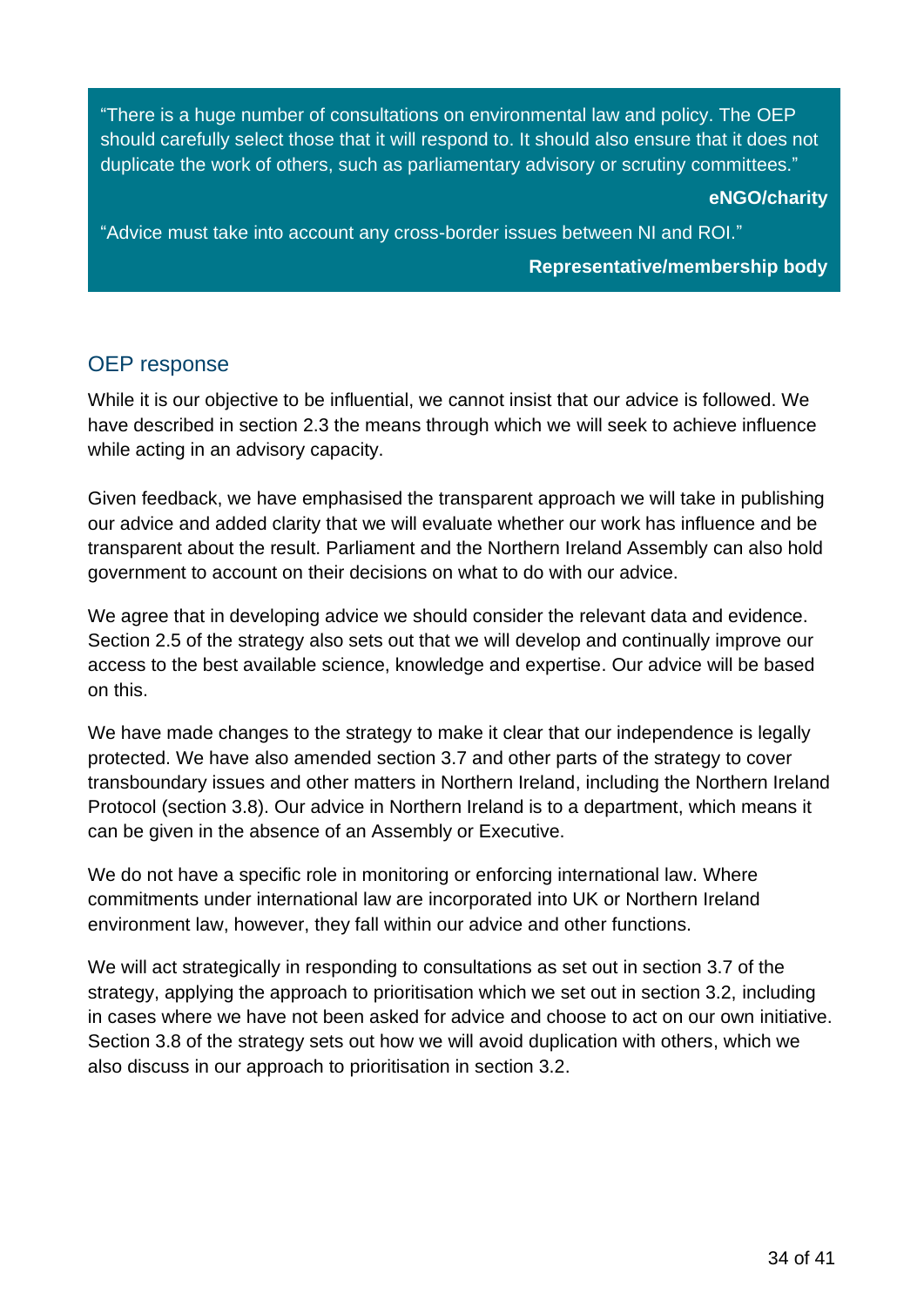## <span id="page-34-0"></span>**2.8 How we will work with others**

## **2.8.1 Comments on how we will work with others**

We received fifty responses to the section on how we will work with others. Respondents were welcoming of our ambition to work with stakeholders collaboratively. Others observed the links between the OEP and existing regulatory bodies or roles, both locally and internationally.

"The OEP's ability to succeed will depend on how well it can work as part of a wider ecosystem of organisations and experts, so it is positive that the Strategy identifies the importance of working with others."

#### **Representative/membership body**

"It might be useful to add a new heading to section 3.8 which explains how the OEP will work with international environmental bodies as well as environmental governance bodies in the EU and the Republic of Ireland as this is not currently included in this section of the strategy."

#### **eNGO/charity**

Some respondents highlighted concerns about timescales and potential for delays; others with the potential overlap of roles between the OEP and other bodies, most specifically related to transboundary issues between Northern Ireland and the Republic of Ireland.

Most of the comments made on our approach to working with others included suggestions. These included specific sectors, groups or organisations who stakeholders thought we should consult, or areas where the working relationship needed greater clarity, such as the business sector and eNGOs. It was pointed out that we should explain how we will work with international environmental bodies. Some respondents highlighted a need for more detail on what stakeholders' roles will be, recognising the time and cost burden of engagement to both the OEP and stakeholders themselves. Other comments included specific suggestions on the method of our engagement such as setting up working groups or panels to build up expertise.

#### OEP response

We have updated our strategy, adding information about our overall approach to stakeholder engagement, to address comments about stakeholders' roles, potential burdens, resourcing and capacity. We acknowledge that this will develop over time as we fulfil our role and exercise our functions.

We will consider specific suggestions about sectors, groups or organisations with which we should engage, and the different approaches to use, as we implement our stakeholder engagement approach.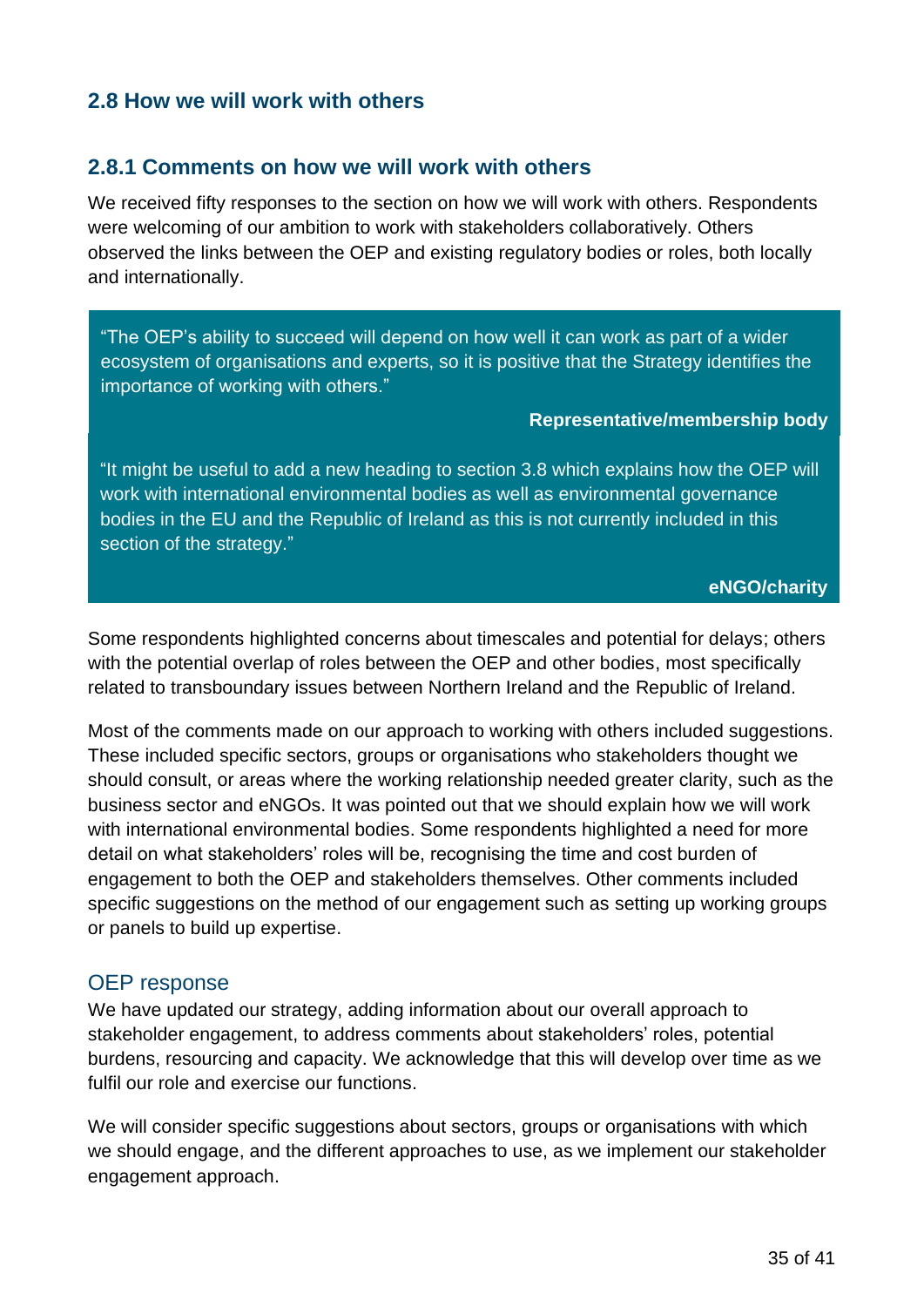We have added detail about how we will engage with institutions in the Republic of Ireland and the European Commission to section 3.8 of the strategy. We also consolidate our approach to transboundary issues and matters connected with the Northern Ireland Protocol in this section. This responds to comments made in this section, and elsewhere, seeking greater clarity on our approach in this regard.

## <span id="page-35-0"></span>**2.9 Objectivity, impartiality, proportionality and transparency**

We must undertake our work objectively and impartially, and have regard to the need to act proportionately, and transparently. We received consultation feedback that we should explicitly describe how we will do this in each of our strategic objectives.

We asked the public for their views on how we should behave. Respondents agreed that they would most like to see us work transparently (51%) and independently (45%). Further comments on objectivity, impartiality, proportionality and transparency from the consultation and the public forums are captured below.

## **2.9.1 Comments on our approach to objectivity**

Most of the comments about our approach to objectivity were positive. Many respondents commended our evidenced-based approach, as well as our commitment to avoiding undue influence. Most respondents were supportive of the view expressed in our strategy that, whilst we will consider public concerns as one factor within our wider judgement, we should not be unduly influenced by these concerns.

Further responses, whilst generally supportive of the OEP's approach, suggested that the strategy could go further in explaining how "public concern" is assessed in the context of evidence and our wider prioritisation approach*.*

"It is important that the OEP's primary focus is on the environmental consequences of acting/not acting, and that public interest should be given limited weight as it is not necessarily an indicator of the environmental implications of a situation".

#### **Representative/membership body**

"While your desire to avoid 'popular public concerns' is acceptable where these are driven by individual interests, using the public to identify important local issues, provide information on (for example, pollution hotspots or illegal waste sites), and in general be the 'eyes and ears' of the OEP must be maintained".

#### **eNGO/charity**

Respondents also raised a concern that the precautionary principle had not been explicitly referenced within the strategy.

Whilst respondents agreed it is critical that we act objectively, some voiced scepticism about achieving it. Some respondents proposed our staff adhere to strict guidelines, be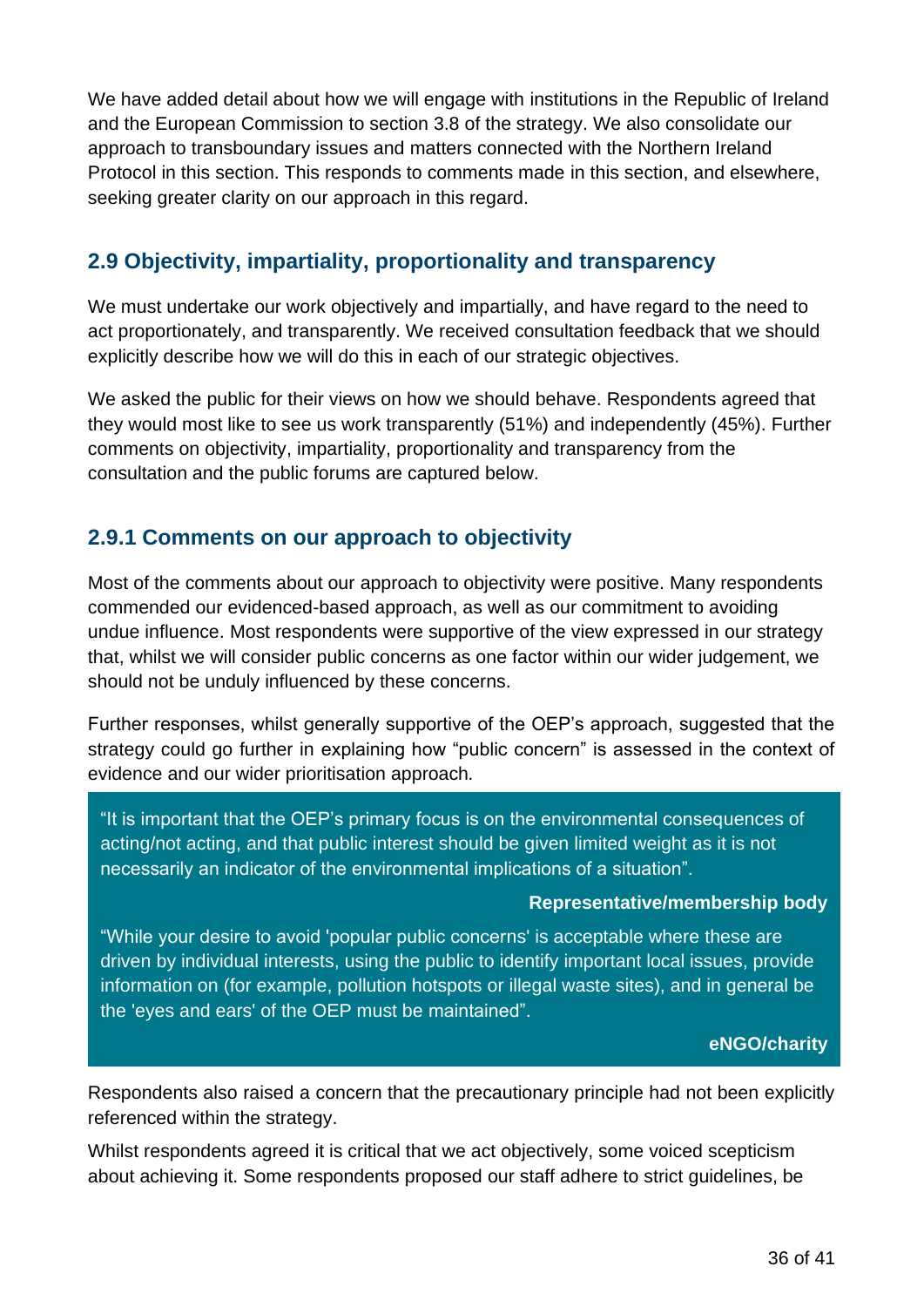evidence-based and use peer review with other organisations as a tool to assure objectivity.

## OEP Response

We have updated our strategy to recognise the important role the public has in bringing concerns to our attention. Having considered the responses carefully, we have, on reflection, decided against using this section of the strategy to elaborate further on this issue. Our prioritisation section and enforcement policy explain how we will consider a range of factors as we make judgements about our priorities, including public concerns.

## **2.9.2 Comments on our approach to impartiality**

We received 60 comments on our approach to impartiality. Most were general and supportive of our approach. Respondents were keen that impartiality be reflected in all aspects of our operations, especially as stakeholder trust depends upon it. A few responses expanded upon this to reflect that a conflict of interest could arise given we receive our funding from central government. One respondent expressed concern that our approach could lead us to giving undue weight to views not substantiated by evidence.

"The claim that impartiality "is about being independent and fairly giving all sides equal consideration without bias" has the potential to create situations where scientific evidence is erroneously considered to warrant equivalent examination to unjustified or subjective claims, jeopardising the OEP's goal of objectivity. It is also likely to lead to inefficiencies and poor prioritisation of limited OEP capacity if significant time is given to the consideration of perspectives or "sides" which lack evidentiary merit.

#### **Representative/membership body**

Our public survey respondents agreed that we should act impartially but questioned how we would do so. They stated they would like us to deliver our aims and be able to show the rationale for actions or decisions not to act. One focus group participant described impartiality in the OEP as:

"Telling truth to power. Not allowing their reports to be redacted. Not allowing the government to appoint their head. Being prepared to enforce whenever required regardless of which company or government department."

**Focus Group England, Age Group 41+**

#### OEP response

Given this feedback, we have updated our definition of impartiality to reflect that we will give equal consideration of the evidence on all sides of a debate in reaching our view on a matter or deciding how to proceed. This is to clarify that while we are open to all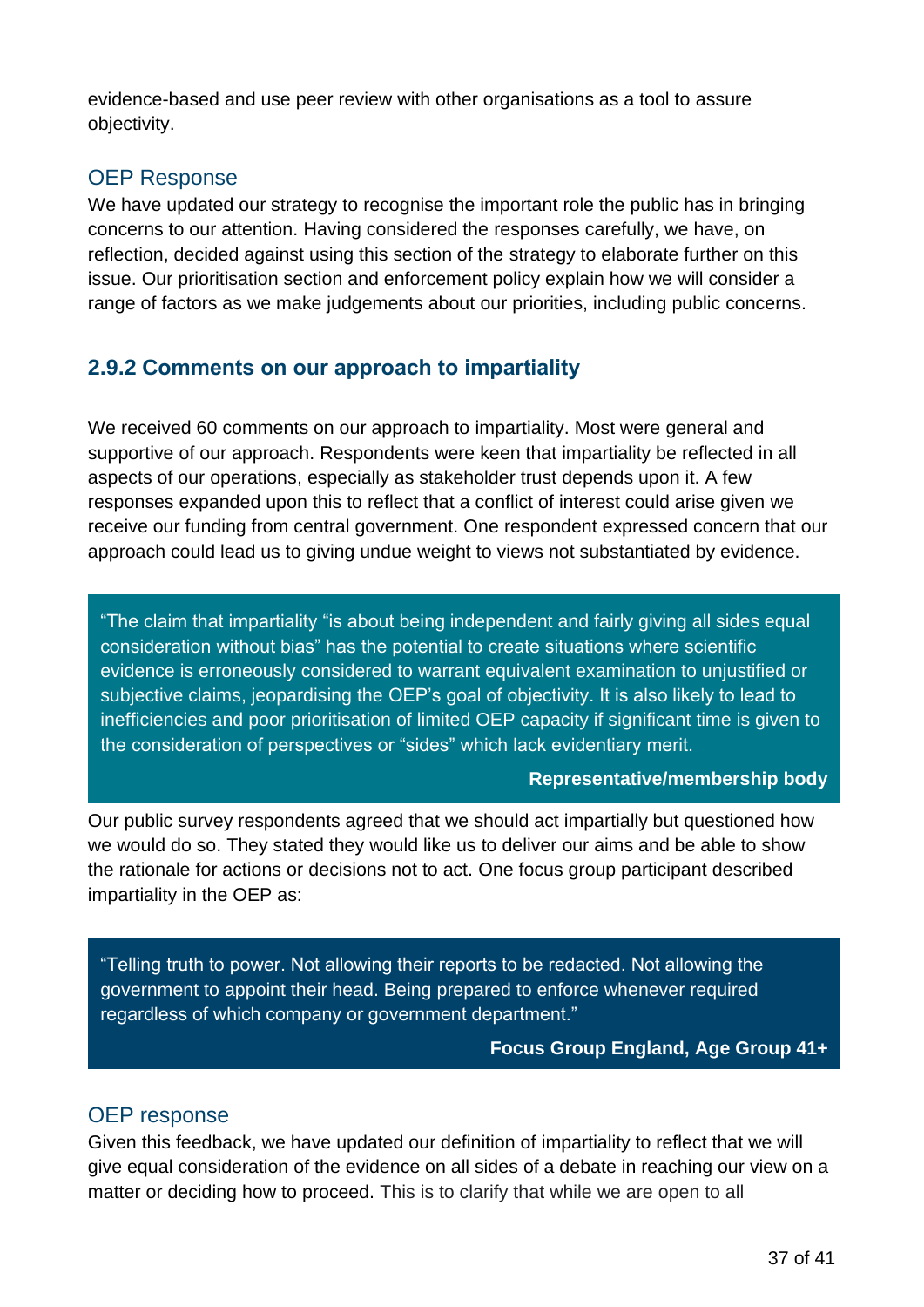submissions and evidence, our final decision will be our own, made without prejudice or bias and made objectively on assessment of the facts and evidence.

## **2.9.3 Comments on our approach to proportionality**

We received 62 comments on our approach to proportionality. Most were supportive of our approach, indicating that it was appropriate and balanced. Individual respondents made specific suggestions. One respondent indicated concern that proportionality could be used to justify inaction, and that cumulative impact and unintended consequences should form part of our assessment as to whether to act. Another indicated it was not clear how we would assess whether the impacts of our actions were justified by the anticipated benefits to environmental protection or improvement.

A further respondent indicated that they would welcome explicit recognition of the need to be proportionate to social and economic considerations.

Respondents to our public survey recognised the importance of us acting proportionately but were explicit that it should not be used as an excuse to not act. Participants were particularly clear about proportionality in relation to enforcement activity.

"Clearly set out what decisions they are taking, and why, and show that they are in line with their rules of enforcement, so public bodies etc know what the enforcement will be if they fail to comply with rules."

**Focus Group - Northern Ireland, Age Group 18-40**

## OEP response

Given the overall positive feedback, we have not made specific changes to this section of the strategy. We have updated the approach to prioritisation set out in our strategy and our assessment of seriousness set out in enforcement policy to reflect the comments on cumulative impact, unintended consequences and the role of other regulators.

## **2.9.4 Comments on our approach to transparency**

Responses were largely supportive of the transparency section of the strategy. Respondents made several suggestions to help us be transparent. These included: making all information publicly available (not redacted); publishing minutes of meetings; and listing evidence gathered, decisions made and the result of each case without the need for a Freedom of Information request.

The feedback did contain some more detailed recommendations. For example, it was suggested that the Environmental Audit Committee conduct annual reviews of our reports. It was also proposed that we promote and facilitate an improved understanding of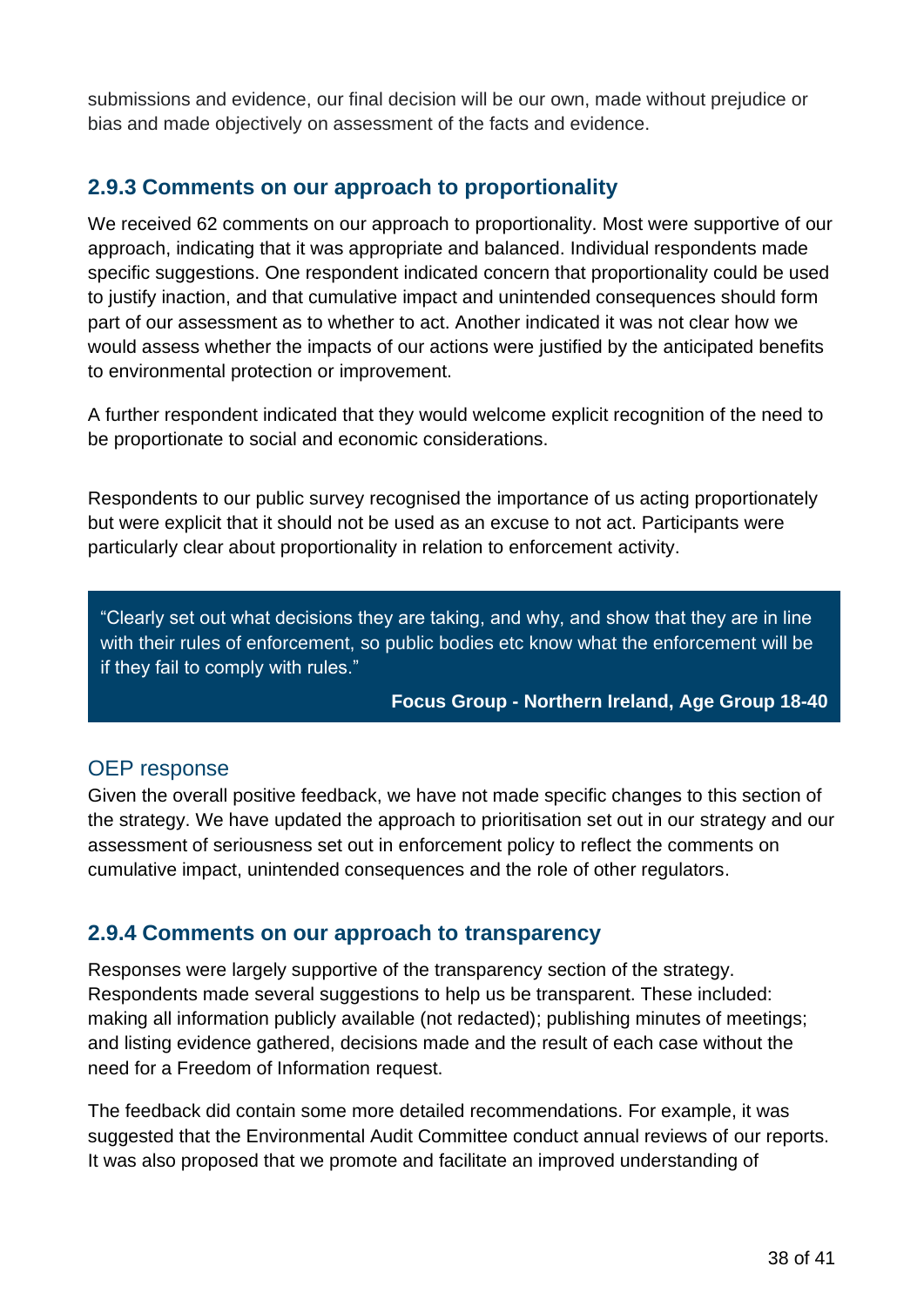environmental law and policy. A further suggestion was to include a more detailed list of the things that would or could not be published.

The public noted that it is key we are transparent, especially for building our reputation and trust with the public and stakeholders. Whilst considering transparency to be critical, there was some cynicism amongst respondents about whether we will be able to deliver it.

#### OEP response

We agree that transparency will be important to our success. While noting the intent behind detailed suggestions, we consider that they are not generally appropriate for inclusion in the strategy given the level of detail we set out. We will consider these suggestions as we exercise our functions. However, we have amended this section to include recommendations to specifically mention the Freedom of Information Act 2000 and to include publishing information on resourcing and funding. We have already stated our intention to be as transparent as we reasonably can.

## <span id="page-38-0"></span>**2.10 General comments**

Our final consultation question captured any further comments about our strategy and enforcement policy. Many contributions identified or repeated points about specific sections considered above. We have included these in our assessment of those questions.

Respondents also used this final question to express hope that we will achieve our ambitious mission and objectives. They expressed gratitude for the robust engagement across a breadth of stakeholders and welcomed the inclusion of the marine environment from the outset. Respondents reiterated feedback that there is more to do to embed Northern Ireland firmly and holistically in the strategy and enforcement policy.

Respondents used the final question on our enforcement policy to raise issues about our proposed approach to enforcement which were not already captured. This included the importance of clarifying the distinctions between court review procedures in England and Northern Ireland.

We also received some comments about the precise meaning of environmental law and the need for the strategy and enforcement policy to be as clear as possible in this regard.

"Distinction between Environmental Review and Review Application: whilst we appreciate that the precise details e.g. court rules are still being considered, the enforcement policy should clearly identify the nuances between the two systems so as to ensure there is a better awareness of the processes through which the OEP will utilise its enforcement function."

**Representative/membership body**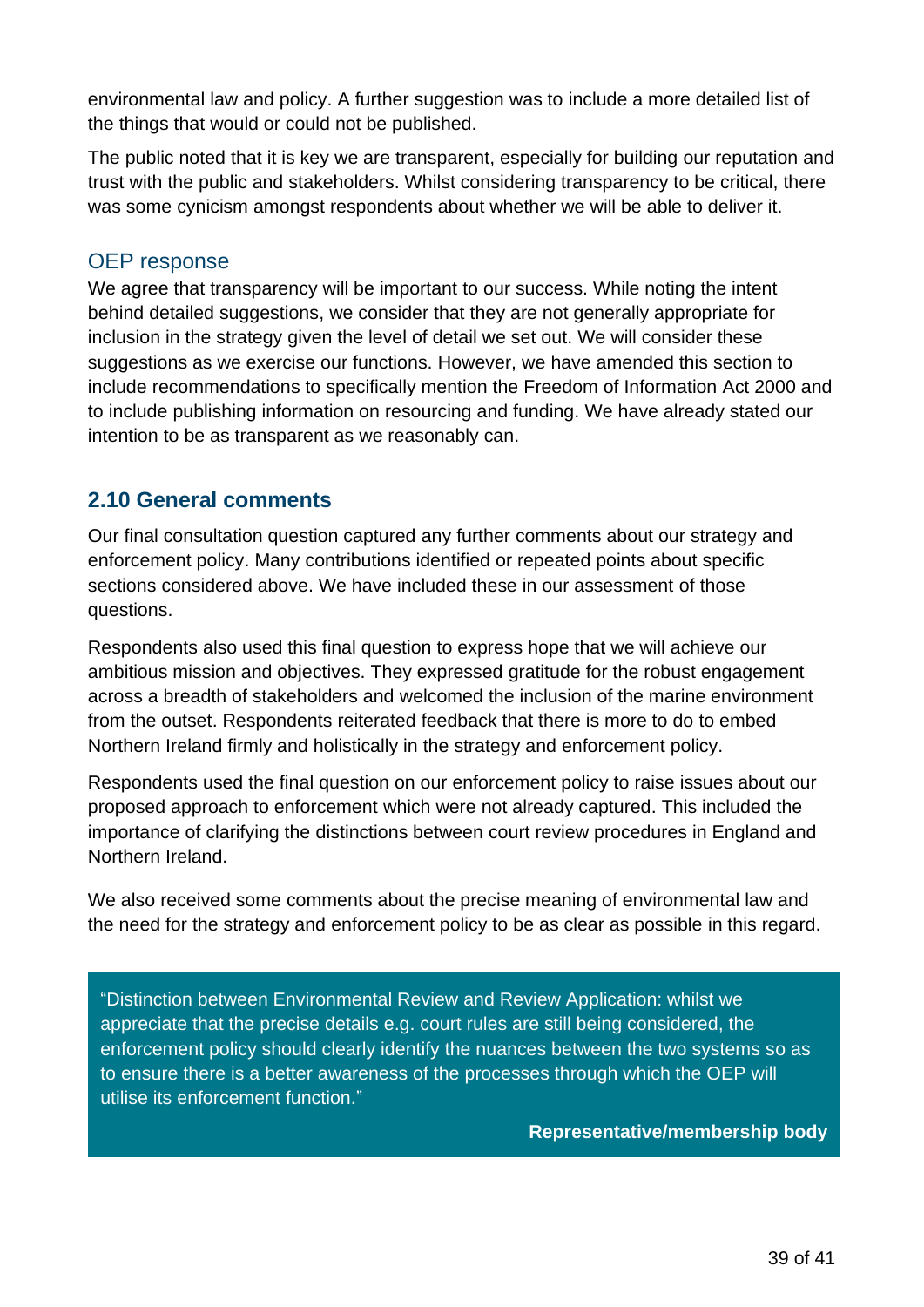## OEP Response

Taking account of views from consultation responses, we have reviewed the enforcement policy and made changes where we feel that we can be clearer and to improve the overall accessibility of the document.

The way in which OEP can take public authorities to court differs in England and in Northern Ireland. In England, the statutory process is 'environmental review,' which is a bespoke process available to the OEP, the detail of which is set out in the Environment Act. In Northern Ireland, the OEP can take public authorities to court through making a 'review application,' which is a challenge by way of judicial review. We have reviewed the enforcement policy to ensure that the differences between these two procedures are highlighted in the appropriate places.

The OEP is only able to take enforcement action in situations where public authorities are alleged to have failed to comply with environmental law. Environmental law means any legislative provision to the extent that it is mainly concerned with environmental protection. In considering whether law is environmental, we will assess whether the relevant individual provision in question is mainly concerned with environmental protection. We have updated the enforcement policy to further explain the meaning of environmental law in this context.

## <span id="page-39-0"></span>**Part 3. Conclusion and next steps**

We are grateful to all those who took the time to respond to our consultation and took part in our public focus groups across England and Northern Ireland.

We are delighted with the overall positive and supportive response to the approaches we set out in our strategy and enforcement policy and look forward to working with others to put them, and our corporate plan, into practice. As the constructive feedback and suggestions in response to this consultation illustrate, this will not be without challenge.

Reflecting this, we aim to conduct a formal review of our strategy and enforcement policy in eighteen months' time, to hold ourselves accountable for their delivery. Our success will depend on our ability to continue to listen and learn, and we encourage our stakeholders to further engage with us, to help us achieve our mission.

## <span id="page-39-1"></span>**Annex A Consultation documents**:

[OEP Draft Strategy and Enforcement Policy Consultation Document](https://consult.theoep.org.uk/oep/the-oep-strategy-and-enforcement-policy/supporting_documents/OEP%20Draft%20Strategy%20and%20Enforcement%20Policy%20Consultation%20Document.docx)

[OEP Draft Strategy.pdf](https://consult.theoep.org.uk/oep/the-oep-strategy-and-enforcement-policy/supporting_documents/OEP%20Draft%20Strategy.pdf)

[Annex A OEP Draft Enforcement Policy.pdf](https://consult.theoep.org.uk/oep/the-oep-strategy-and-enforcement-policy/supporting_documents/Annex%20A%20OEP%20Draft%20Enforcement%20Policy.pdf)